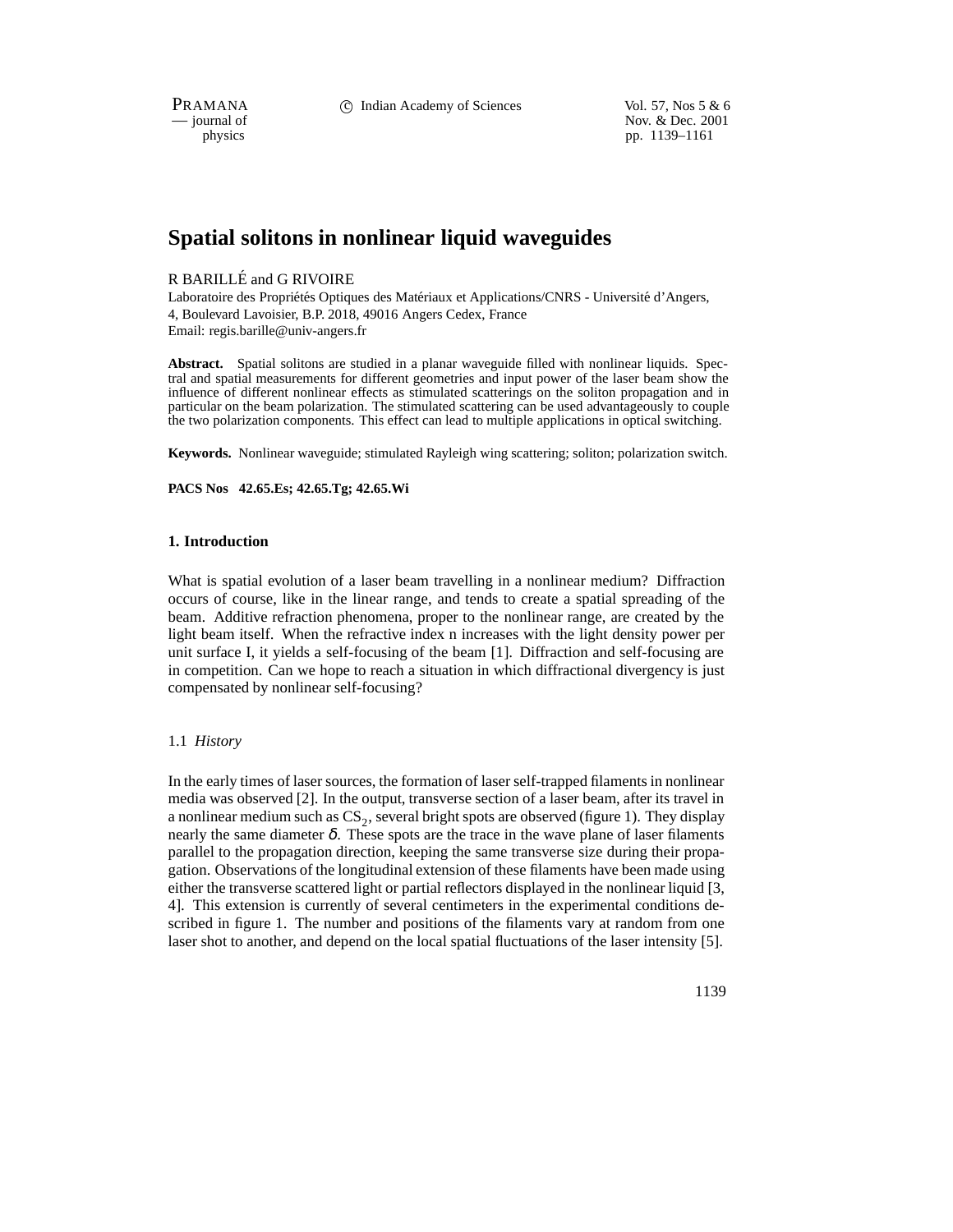

**Figure 1.** Laser beam transverse section at the output of a  $CS_2$  cell (length 16 cm). Excitation provided by a  $Q$ -switch ruby laser (duration 30 ns) – mean intensity: 10  $MW/cm<sup>2</sup>$ . From ref. [5].



**Figure 2.** Laser beam transverse section at the output of a  $CS_2$  cell (length 0.5 cm) – excitation provided by a mode-locked Nd:YAG laser (duration 30 ps). Intensity ranging from 3 MW/cm<sup>2</sup> to 3 GW/cm<sup>2</sup>.

Several authors tried to control the formation of the filaments during their propagation in a bulk medium, and especially to build a single stable filament. This was obtained mainly using a focused unimodal laser, with a diffraction-limited divergency and an appropriate power [6]. Figure 2 illustrates this result. The appropriate power necessary to build a filament can be calculated using the following simplified model [1]:

The filament is considered as a self-guided light beam of diameter  $\delta$ , in which light is confined due to the exact compensation of diffraction by self-focusing. This compensation is supposed to be reached when the total reflection limit angle  $\theta_r$  is just equal to the diffraction angle  $\theta_d$ . If we consider a laser intensity I constant in all the filament cross section, it yields a uniform nonlinear refraction index change ∆*n*. Thus:

$$
\theta_r = \sqrt{\frac{2\Delta n}{n_0}} = \theta_d = \frac{0.61\lambda}{n_0\delta},\tag{1}
$$

where  $\lambda$  is the light wavelength in vacuum and  $n_0$  the linear refractive index at this wavelength.

The refractive index change is supposed to be connected to laser intensity by the relation (2):

$$
\Delta n = n_2 I,\tag{2}
$$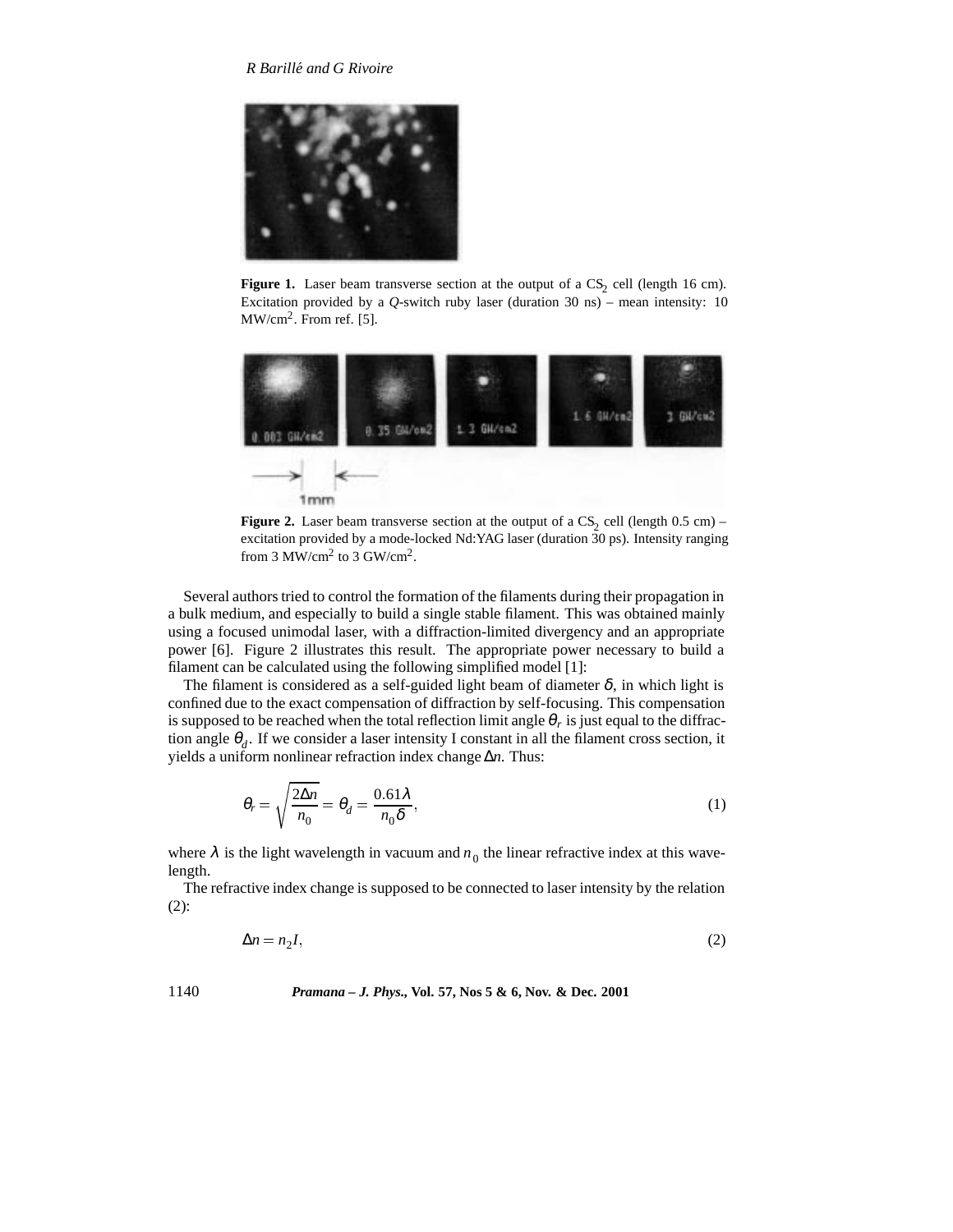where  $n_2$  is a constant characterizing the nonlinearity of the material. Thus, relation (1) yields:

$$
P_{\rm cr} = \frac{\pi \delta^2}{4} I_{\rm cr} = \frac{(0.61 \lambda)^2 \pi}{8 n_0 n_2},\tag{3}
$$

where  $P_{cr}$  and  $I_{cr}$  are respectively the power and intensity of the laser beam contained in a filament. It is remarkable that the model gives no information on the size  $\delta$ . It allows the calculation of the input beam power  $P_{cr}$  to obtain a self-trapped filament, but not the corresponding intensity *I*cr.

In the typical case of  $CS_2$ ,  $n_2 = 3.10^{-18}$  m<sup>2</sup>/W, and thus  $P_{cr} = 7.6$  kW at the wavelength  $\lambda = 0.5 \mu \text{m}$ .

In the experiments,  $\delta$  is in the range 6 to 100 micrometers [7], according to the nonlinear material and to the presence of nonlinear absorption and of stimulated scatterings (Rayleigh, Raman) [8, 9]. These last ones have often been considered as processes limiting the decrease of the size of  $\delta$ .

The research of stable solitons of the spatial Schrödinger nonlinear equation – ie of beams able to propagate without changes in their transverse intensity and phase distribution began in the seventies. Zakharov and Shabat [10] showed that the self-trapping stability requires propagation in two-dimensional (2D) media. In three-dimensional media (3D), solutions are unstable, in agreement with the experimental results reported above. The first evidence of solitonic propagation in 2D media –ie either in planar waveguides or in very thin beams, such as those produced in interference fringes – was reported in 1985 by Barhelemy, Maneuf and Froehly [11]. We now discuss briefly the origin of the 3D soliton instability, and, in doing this, we simultaneously discover some 2D soliton properties that we shall experimentally verify later on.

# 1.2 *On 2D and 3D solutions*

We consider the propagation in the *z* direction of a light beam described by the electric field  $E(x, y)$ . In the slowly varying envelope approximation, and in the absence of losses, the propagation equation is:

$$
i\frac{\partial E}{\partial z} + \frac{1}{2k} \left[ \frac{\partial^2 E}{\partial x^2} + \frac{\partial^2 E}{\partial y^2} \right] + kn_2|E|^2 E = 0,
$$
\n(4)

where  $k = (2\pi/\lambda)$ . In the first member of eq. (4), the second term describes diffraction and the third one nonlinear refraction index change. Considering

$$
E = \sqrt{H1}e^{j\varphi},\tag{5}
$$

where  $H$  is a constant depending on the unit system, the phase  $\varphi$  and intensity obey:

$$
\frac{\partial \varphi}{\partial z} = \frac{1}{2k} \left\{ \frac{1}{2I} \left( \frac{\partial^2 I}{\partial x^2} + \frac{\partial^2 I}{\partial y^2} \right) - \frac{1}{4I^2} \left[ \left( \frac{\partial I}{\partial x} \right)^2 + \left( \frac{\partial I}{\partial y} \right)^2 - \left( \frac{\partial \varphi}{\partial x} \right)^2 - \left( \frac{\partial \varphi}{\partial y} \right)^2 \right] \right\} + kn_2I,
$$
(6a)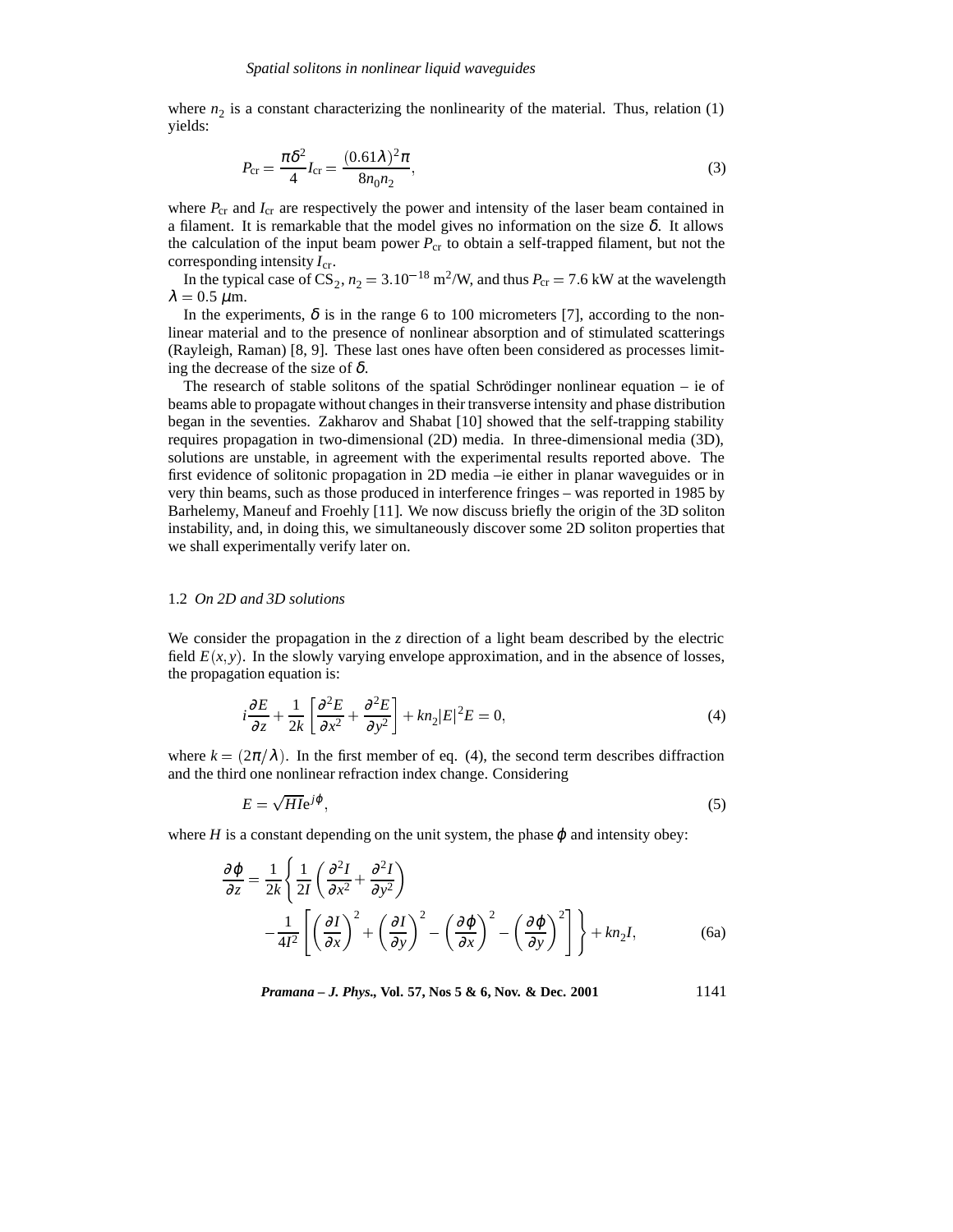*R Barille and G Rivoire ´*

$$
\frac{\partial I}{\partial z} = -\frac{1}{k} \left\{ I \left( \frac{\partial^2 \varphi}{\partial x^2} + \frac{\partial^2 \varphi}{\partial y^2} \right) + \frac{\partial \varphi}{\partial x} \frac{\partial I}{\partial x} + \frac{\partial \varphi}{\partial y} \frac{\partial I}{\partial y} \right\}.
$$
(6b)

We look for a solitonic solution, i.e., for a phase  $(\varphi)$  independent of the transverse coordinates *x* and *y*. Equations (5) and (6) yield:

$$
\frac{\partial \varphi}{\partial z} = \frac{1}{2k} \left\{ \frac{1}{2I} \left( \frac{\partial^2 I}{\partial x^2} + \frac{\partial^2 I}{\partial y^2} \right) - \frac{1}{4I^2} \left[ \left( \frac{\partial I}{\partial x} \right)^2 + \left( \frac{\partial I}{\partial y} \right)^2 \right] \right\} + kn_2I. \tag{7}
$$

In eq. (7),  $\partial \varphi / \partial z$  being independent of *x* and *y* can be considered as a constant called *C*2 or *C*3 respectively in the 2D and 3D cases. Introducing  $r = (x^2 + y^2)^{1/2}$ , eq. (7) can be written as follows:

$$
C_3 = \frac{1}{2k} \left\{ \frac{1}{2I} \left( \frac{\partial^2 I}{\partial r^2} + \frac{1}{r} \frac{\partial^2 I}{\partial r} \right) - \frac{1}{4I^2} \left[ \left( \frac{\partial I}{\partial r} \right)^2 \right] \right\} + kn_2I.
$$
 (8)

For comparison, the 2D equation is:

$$
C_2 = \frac{1}{2k} \left\{ \frac{1}{2I} \left( \frac{\partial^2 I}{\partial x^2} \right) - \frac{1}{4I^2} \left[ \left( \frac{\partial I}{\partial x} \right)^2 \right] \right\} + kn_2 I. \tag{9}
$$

Stable solutions exist for eq. (9). The first order one is obtained when constant*C*2 has the value  $C_{2S}$ , with:

$$
C_{2S} = \frac{1}{2} k n_2 I_0. \tag{10}
$$

This stable solution – called 2D first order soliton – obeys:

$$
I = I_0 \frac{1}{ch^2(Kx)}\tag{11}
$$

with

$$
K = k\sqrt{n_2 I_0}.\tag{12}
$$

This means that, in the 2D experiment, an intensity distribution described by expressions (11) and (12) propagates without deformation, with a phase obeying:  $(\partial \varphi / \partial z)$  =  $(1/2)kn_2I_0$ .

Higher order solutions of (9) exist. They are not studied here.

Note that any intensity  $I_0$  is convenient to build a soliton, provided that the beam shape and size obey relations (11) and (12). Figure 3a shows the solution of eq. (9) for the value  $C_2 = C_{2S}$ , ie the solution obtained in a planar structure. For comparison, solution of 3D eq. (8) in the case  $C_3 = C_{2S}$  is shown in figure 3b, illustrating the strong difference between 2D and 3D structures.

The total soliton power in the soliton beam is:

$$
P_s = d \int_{-\infty}^{+\infty} I(x) dx = \frac{2dI_0}{K} = \frac{2d}{k} \sqrt{\frac{I_0}{n_2}},
$$
\n(13)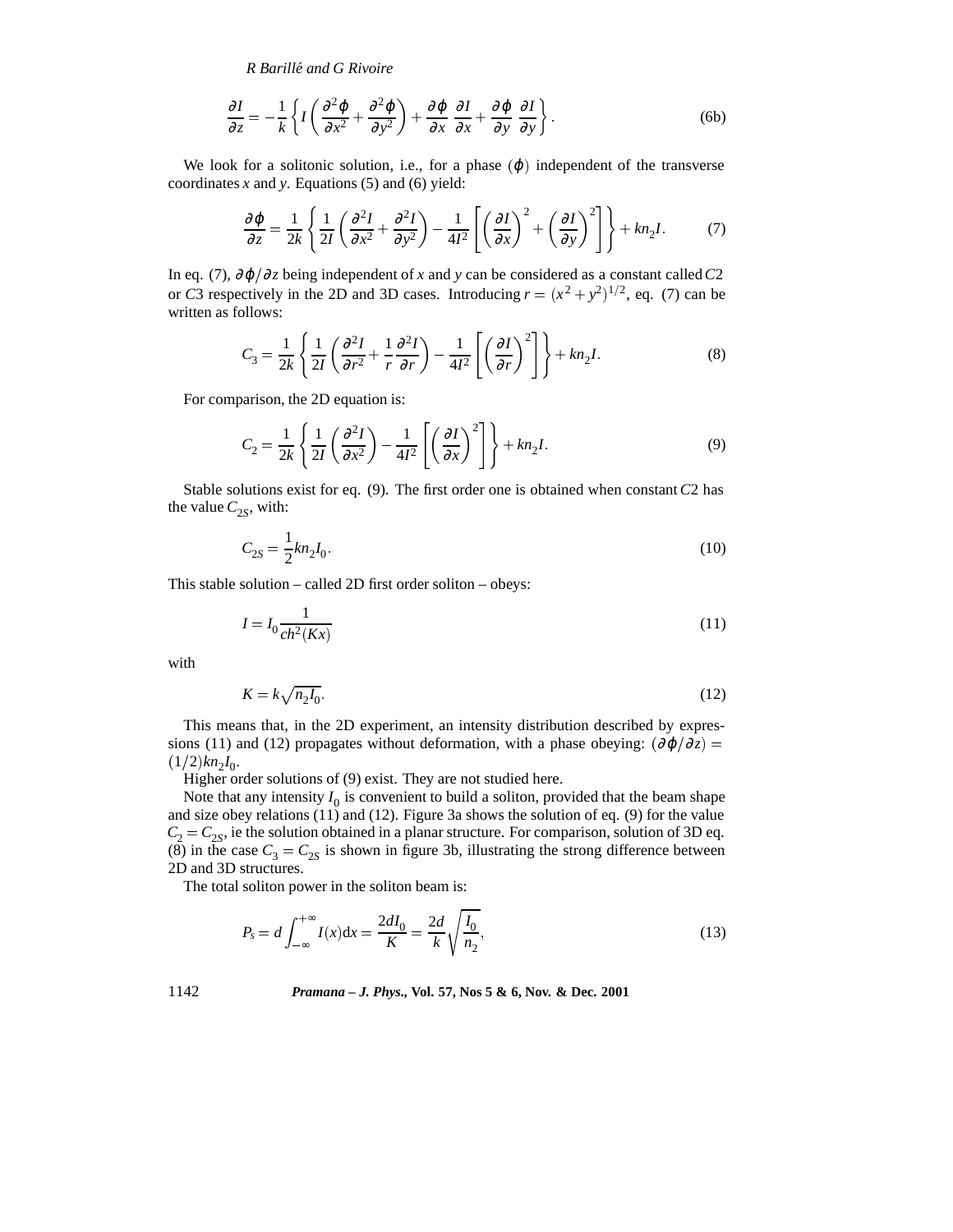where *d* is the waveguide thickness, in the *y* dimension (see figure 4). The spatial halfwidth  $x_s$  of the soliton, defined by  $I(x_s) = I_0/2$  is:

$$
x_s = \frac{0.9}{K} = \frac{1.8d}{P_s k^2 n_2}.
$$
\n(14)



**Figure 3.** Solution of propagation equation: intensity I versus transverse dimension, (**a**) 2D soliton ( $C_2 = C_{2S}$ ), (**b**) 3D solution ( $C_3 = C_{2S}$ ).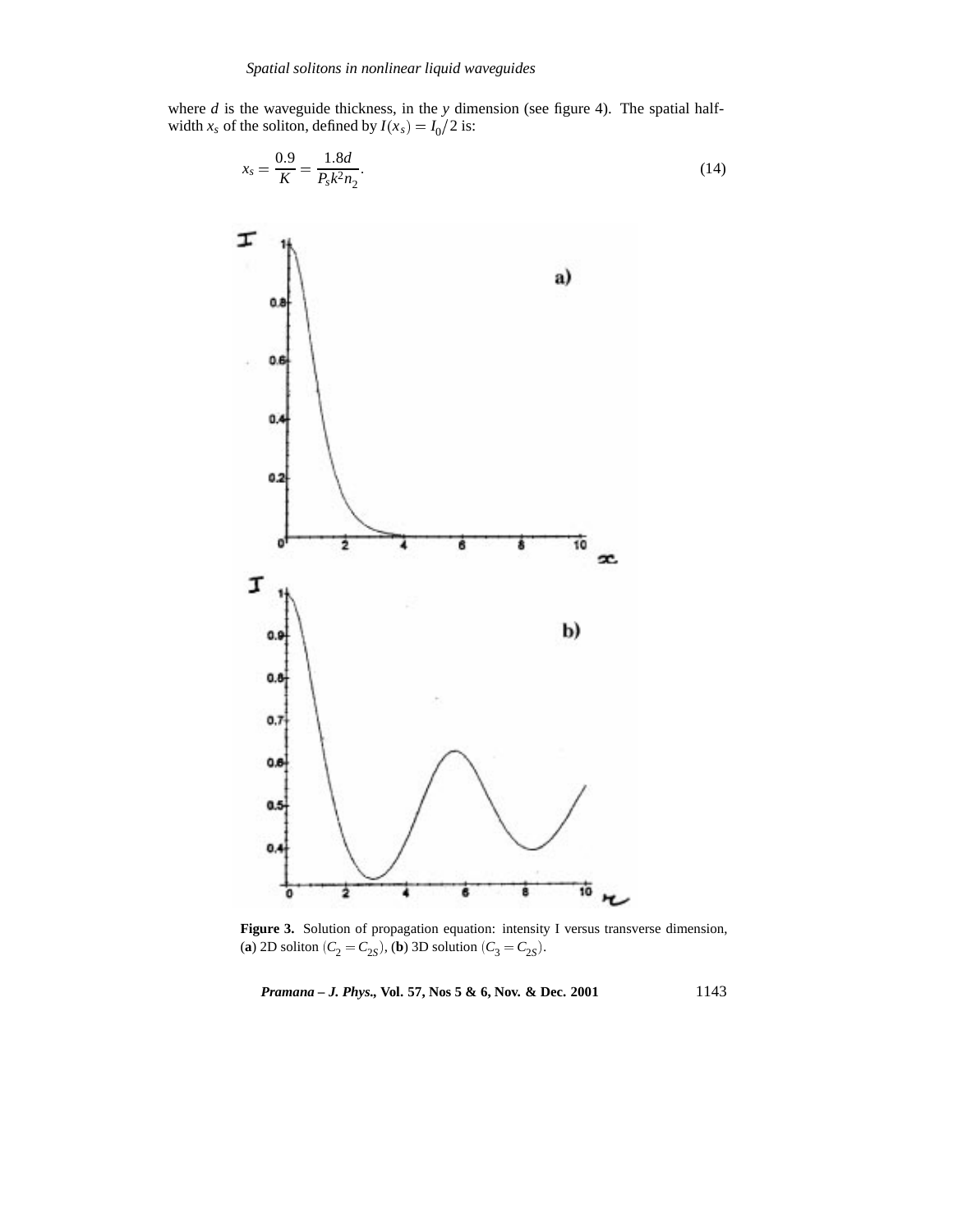

**Figure 4.** Liquid waveguide structure.

Usually, the beam size is imposed by the experimental set-up. In this case, a soliton can be obtained in a planar waveguide of thickness *d*, with an entrance size  $x<sub>s</sub>$ , if two conditions are fulfilled:

1 - intensity distribution has the shape described by relation (11)

2 - total power in the beam is, from relation (14), total power in the beam is:

$$
P_s = \frac{1.8d}{k^2 n_2 x_s}.
$$
\n(15)

In CS<sub>2</sub>, with:  $d = 10 \mu$ m,  $x_s = 100 \mu$ m,  $λ = 532$  nm,  $Ps = 400$  W,  $d = 10 \mu$ m,  $x_s = 10 \mu$ m,  $Ps = 4000$  W.

We note that in formulas (14), (15), the numerical coefficient depends on the definition of the soliton width: it varies from 1.8 to 3.6 when the width is taken between  $I_0/2$  and  $I_0/10$ . We shall later have the opportunity of experimental verifications of formula (15). We can compare the 2D soliton power  $P_s$  to the critical power  $P_{cr}$  (formula 3) necessary to build a 3D filament:

$$
\frac{P_s}{P_{\rm cr}} = \frac{0.5d}{x_S}.\tag{16}
$$

The ratio  $P_{\rm S}/P_{\rm cr}$  does not depend on the nonlinear material, but only on the geometrical dimensions. As, in experiments,  $d \ll x_s$  (in order to assure a 2D structure), the soliton power will be usually much smaller than the critical power.

We go back now to the 3D solitonic equation (8). The term  $\frac{1}{r}\frac{\partial I}{\partial r}$  in the second member of  $(8)$  – which is of diffractive origin – makes the difference with the 2D equation (9). It brings dissymmetry and instability. It is not our purpose here to study solutions of (8), but only to vizualize better the instability source term. Suppose we have found a solution of (8); the corresponding curve *I*(*r*) has at least one inflexion point  $\left(\frac{\partial^2 I}{\partial r^2} = 0\right)$  for coordinates *r<sub>i</sub>* and *I<sub>i</sub>*. The slope  $\left(\frac{\partial I}{\partial r}\right) = u$  in this point obeys, from (8):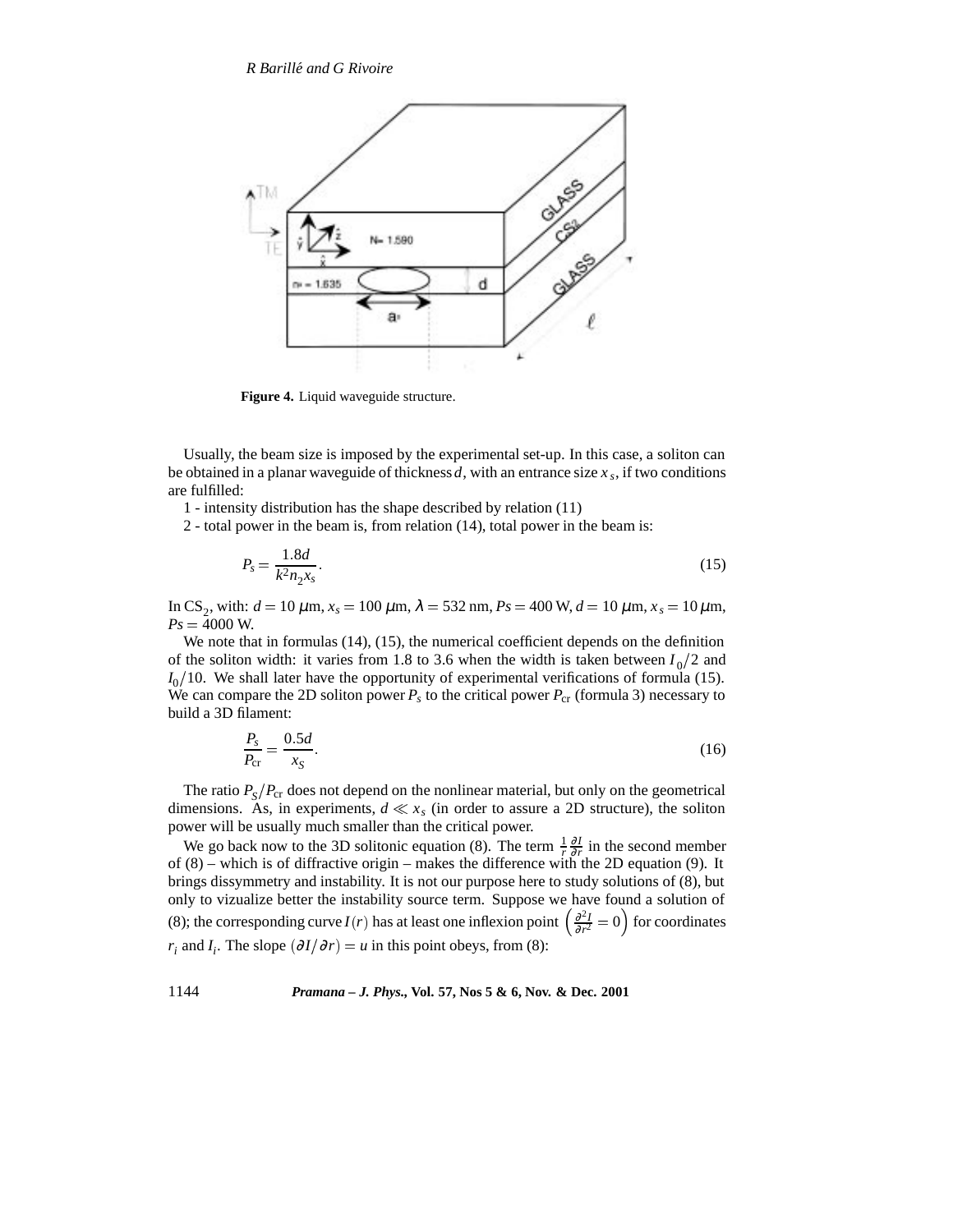*Spatial solitons in nonlinear liquid waveguides*

$$
C_3 = \frac{1}{4kr_i} \frac{u}{I_i} - \frac{u^2}{8kl_i^2} + kn_2I_i
$$

i.e.,

$$
u = \frac{I_i}{r_i} \left\{ 1 \pm \left[ 1 + 8r_i^2 k (kn_2 I_i - C_3) \right]^{1/2} \right\}.
$$
 (17)

In the 2D case, this slope would be (from (9)):

$$
u = I[8k(kn_2I_i - C_2)]^{1/2}.
$$
\n(18)

Formula (18) shows that, in the 2D case, only one slope exists at the inflexion point (opposite values of *u* in  $x_i$  and  $-x_i$ ), while in the 3D case two different values of the slope can exist for a same value of  $r_i$ , opening the door to a rupture of the cylindrical symmetry and to instabilities.

#### 1.3 *Interest of nonlinear liquids*

2D planar waveguides can be either made of nonlinear solid such as nonlinear glass [12], or layer deposited on a convenient material [13], or made of a nonlinear liquid injected between two high refractive index plates [14]. Nonlinear liquid filled waveguides are very flexible tools because sizes  $d$  and  $x<sub>s</sub>$  can be varied progressively and liquid can be changed. Absence of absorption and of birefringence contribute to making them interesting for verification of basic properties. But liquid planar waveguides are not only study tools. Their use in applications is envisaged, as shown by British Telecom and Hewlett-Packard [15].

We present a study of the main experimental results we obtained in the last few years in nonlinear liquid waveguides. Polarization properties are particularly attractive, opening the door to applications in the field of optical switching and limiting.

#### **2. Spatial measurements**

Our purpose is to verify the existence of 2D soliton in a planar waveguide, and to compare its power and geometrical parameters to those described in eqs (11), (12) and (15).

Experiments are made with the waveguide described in figure 4. Its length is  $l = 5$ cm. Excitation is provided by a Nd:YAG laser delivering 30 ps pulses at the wavelength  $\lambda = 532$  nm. In the first experiments, polarization of the input beam is either TE or TM. The waveguide is filled with  $CS_2$ , which is a classical reference transparent nonlinear liquid. The input beam is shaped by a combination of cylindrical and spherical lenses to the dimensions *d* and *a*. Figure 5a shows the input intensity distribution. The output shape is measured by imaging the exit face of the waveguide on a CCD camera. Results are shown in figure 5b, for increasing values of the entrance power*P*. At low power, the beam is large, due to diffraction along the *x* dimension. Then, its size is reduced and becomes equal to the input size: the soliton is obtained at a power  $P = Ps$ . With a further increase of *P*, self-focusing dominates, and filamentation appears. For instance, with  $d = 8 \mu m$ ,  $a = 52 \mu$ m, a first filament is created at  $P \approx 2.2 P_s$ , with a size  $x_{\text{out}} = 20 \mu$ m. With further increase of *P*, several filaments appear, with the same limit size, but their positions vary laterally at random [16].

*Pramana – J. Phys.,* **Vol. 57, Nos 5 & 6, Nov. & Dec. 2001** 1145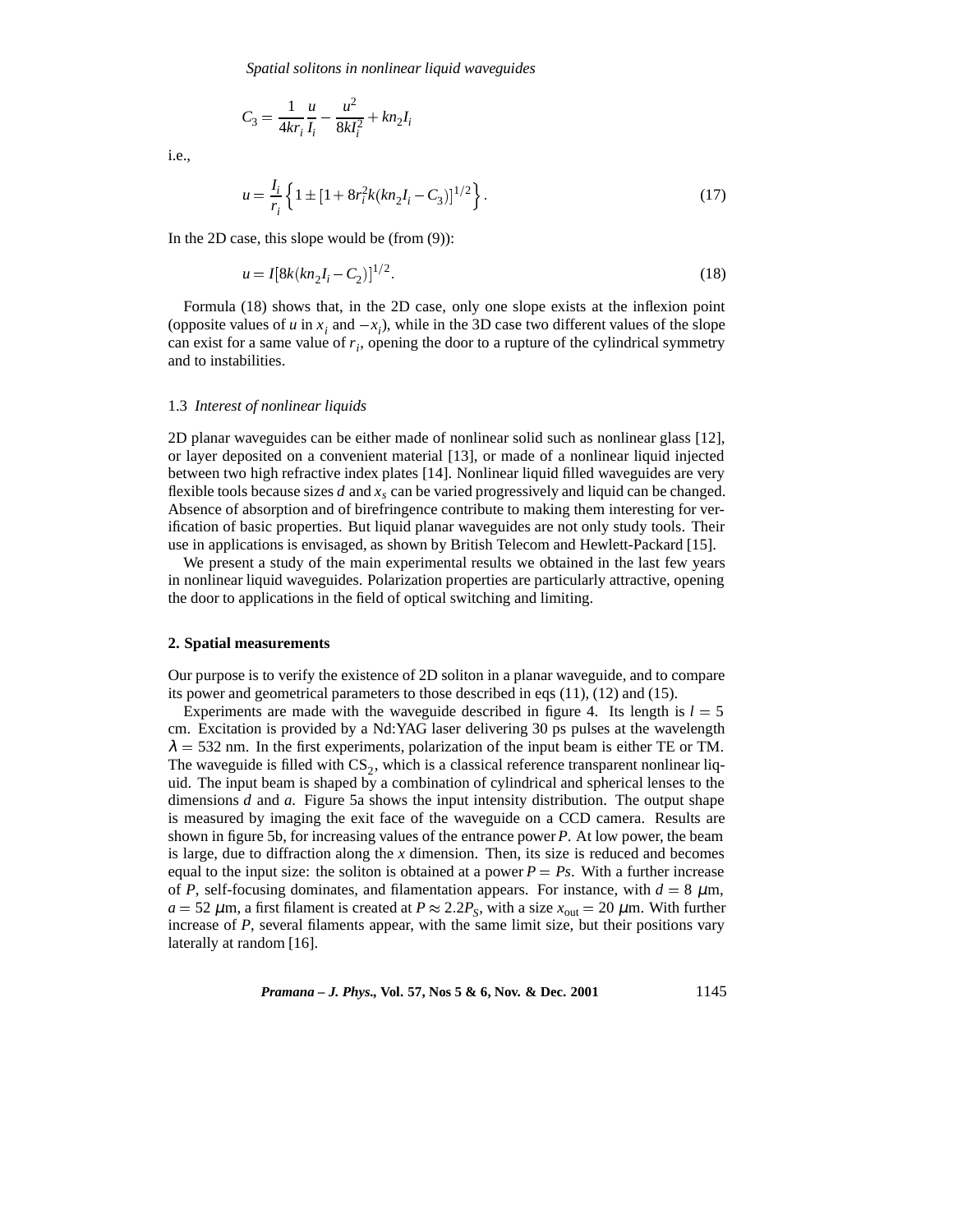

**Figure 5.** Spatial evolution of the output beam with input power *P*. Intensity in arbitrary units versus dimension  $x$ . (a): entrance beam, (b): output beam for increasing values of *P*.

We remark that we have not tried to obtain with great precision the hyperbolic secant shape (formula 11) for the input beam. This shape is relatively close to the Gaussian one (figure 6) generally delivered by the lasers. It is an experimental matter of fact that spatial soliton is not sensitive to small laser shape fluctuations.

Comparison between measured and calculated values of  $P_s$  shows a good agreement. For instance with  $a = 52 \mu m$ ,  $d = 8 \mu m$ , we measure in the TE polarization a soliton power of 2.3 kW. From formula (15), we calculate 1.4 kW, however, in the measurement, size *a* is measured at  $I_0/10$  (see figure 5a), and, in the *y* dimension, intensity is not uniform but nearly Gaussian. This imposes a double numerical correction in the calculation of *Ps*; instead of coefficient 1.8 in (15), we have to take 2.7 and thus the calculated value of  $P_s$ is 2.1 kW. For the TM polarization some instabilities appear; the soliton power is higher than in TE polarization; this question will be discussed later. The influence of the soliton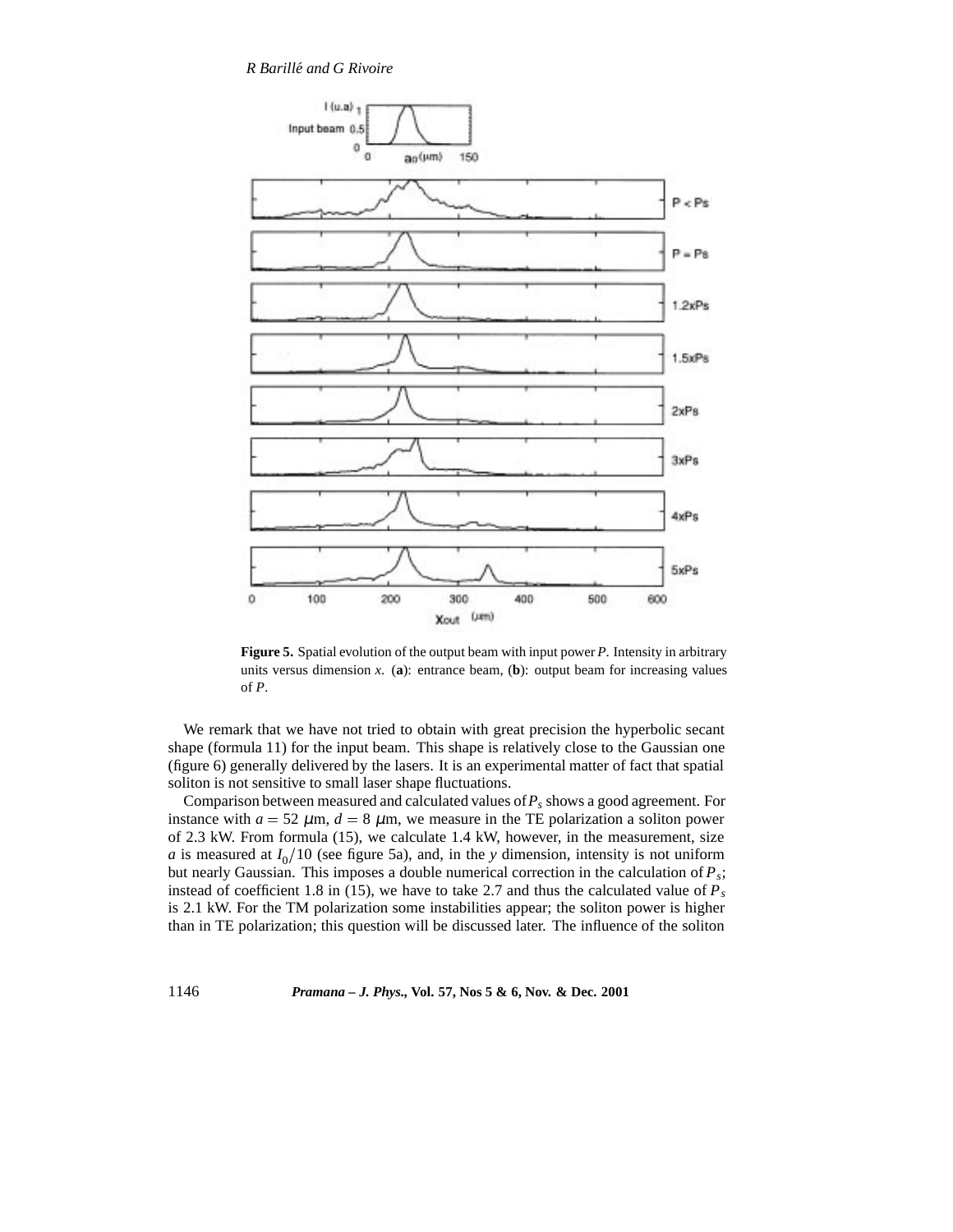

**Figure 6.** Comparison between soliton and Gaussian shapes of transverse intensity versus distance to the beam center.

dimensions *d* and  $a = 2x_s$  on the soliton power  $P_s$  has been studied. Typical results are shown in figure 7 [17].  $P_s$  is proportional to  $d/x_s$ , in agreement with formula (15).

As concerns the creation of self-trapped filaments we observe that the critical power in a filament is smaller in the waveguide than in the bulk. For instance, in bulk  $CS_2$ , we have measured  $P_{cr} = 8.5$  kW [18], while in the guide we measure  $P_{cr} = 2.2P_s = 5$  kW. The bulk measured value agrees with the calculated one (formula 3). Thus, the presence of the guiding structure diminishes the critical power. Moreover, the filament size  $\delta$  is smaller in the bulk ( $\delta = 6 \mu m$  [18]) than in the waveguide ( $\delta = 20 \mu m$ ). Thus, the intensity in a filament is far larger in the bulk than in the guide (ratio of the order of ten or more). We want to note here that in bulk stabilized self-trapping, only a part of the laser power is concentrated in the filament (of the order of 10 % in ref 18), while in 2D soliton, nearly all the entrance power in guided.

#### **3. Spectral measurements**

Equations presented previously (in introduction) hold for stationary temporal situation. In this case, the input and output light spectra are identical. However, in experiments, illumination is provided by short laser pulses and in nonlinear media spectral modifications can be expected due to phase modulation (PM).

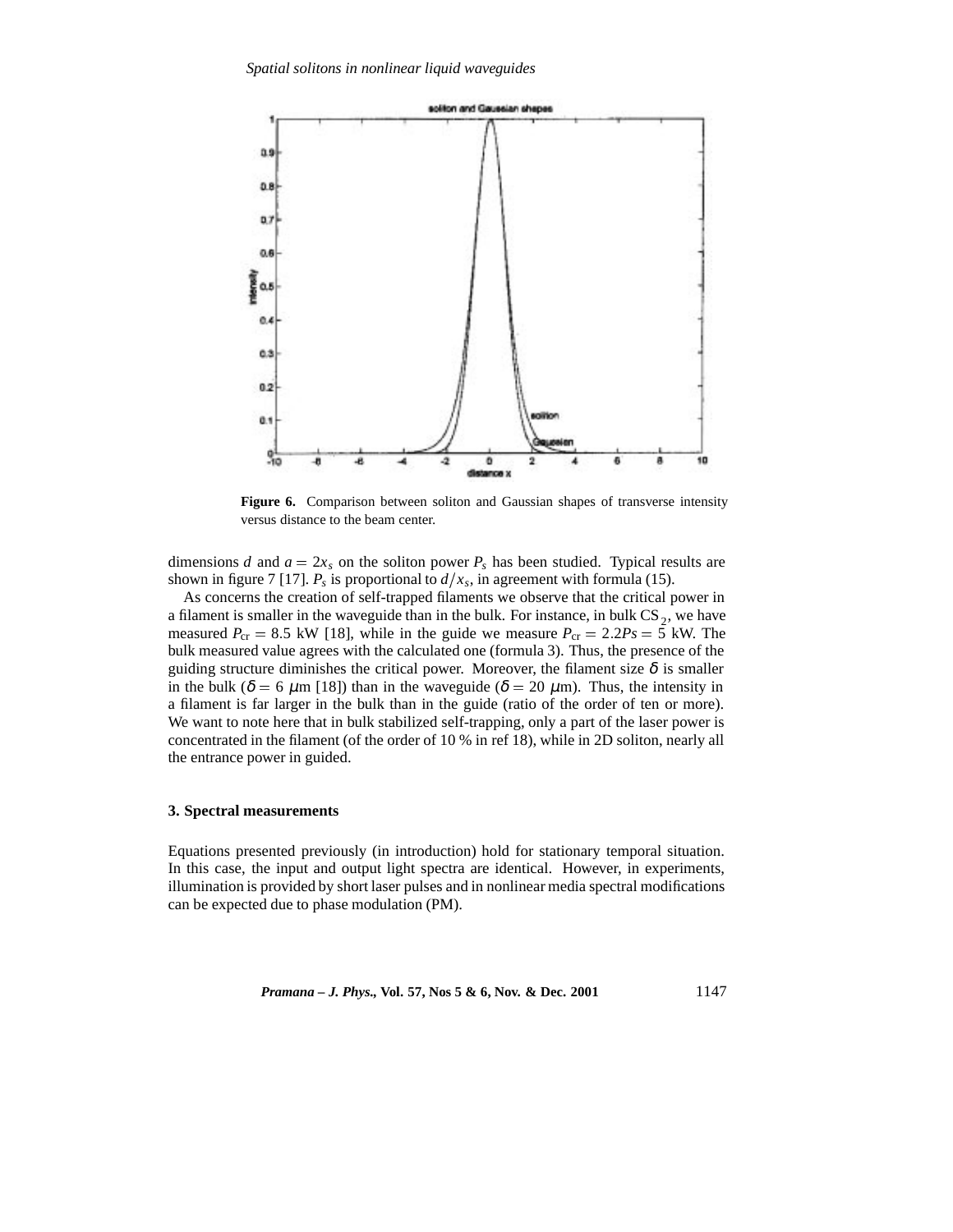

**Figure 7.** Influence of the size parameters *d*, *a* on the solitonpower *Ps*. (**a**) *Ps* versus *d* for  $a = 85 \mu m$  (- - -: theoretical curve) (**b**) *Ps* versus *a* for  $d = 11.3 \mu m$  (.... theoretical curve).

*De facto*, in the picosecond range, spectral changes are observed, depending on the entrance power. Figure 8 illustrates these changes [16]. An image of the output face of the waveguide is made on entrance slit of a spectrometer, the slit being parallel to the *x* axis (defined on figure 4). Thus in spectra presented in figure 8, the vertical size demonstrates the spatial components of the output beam: strong spectral changes appear in the central part of the beam, while in the very low intensity wings, there is no spectral broadening. This wing part can therefore be used as a spectral refence of the input laser.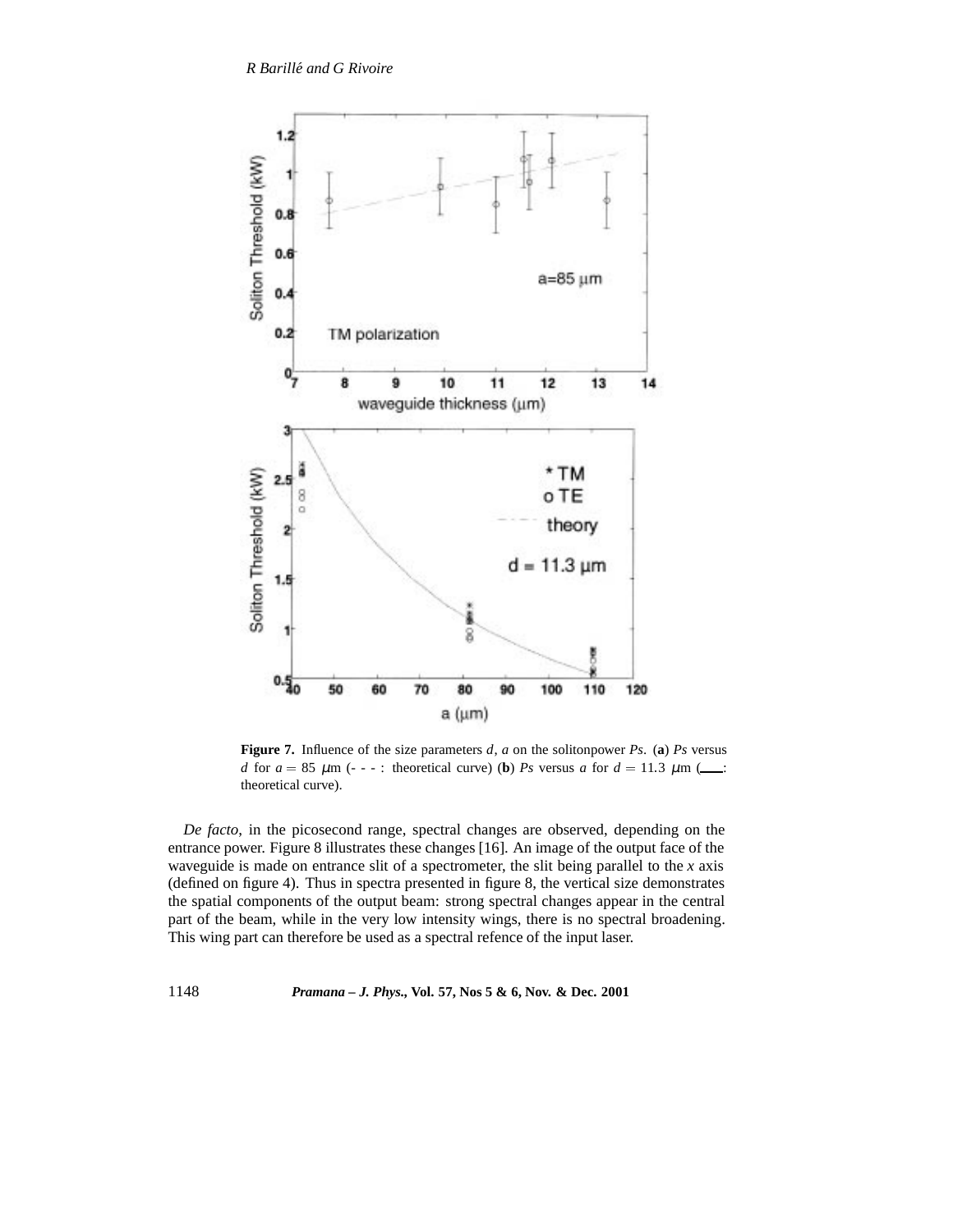*Spatial solitons in nonlinear liquid waveguides*



**Figure 8.** Spectral evolution with th input power. Point zero of the wavelength axis refers to the laser line (18 797 cm<sup>-1</sup>).  $d = 12 \mu$ m,  $a = 85 \mu$ m.

Before quantitatively analysing the results, we restate the main features characterizing PM. Nonlinear phase change  $\varphi$  of the electric field is proportional to *I* (from formula (2)), and thus for short pulses depends on time *t*. This yields a PM, that can be calculated representing the electric field  $\mathcal{E}(t)$  through its Fourier transform  $E(\omega)$  and writing  $I(\omega) \approx$  $|E(\omega)|^2$ . For Gaussian temporal pulses, typical computer calculated modulation spectra are represented in figure 9. They are characterized by a Stokes/anti-Stokes symmetry, by the presence of a maximum of intensity at the extremities of the Stokes and anti-Stokes wings. The total spectral width is classically estimated by the formula [19]:

$$
\frac{\Delta \sigma_{\text{out}}}{\Delta \sigma_{\text{in}}} = [1 + (0.88V)^2]^{1/2},\tag{19}
$$

where  $\Delta\sigma_{\text{in}}$  and  $\Delta\sigma_{\text{out}}$  are respectively the input and output spectral widths, and  $V = 2\pi \ln_2 I/\lambda$ . The calculated value of  $\Delta \sigma_{\text{out}}$  in the soliton thus increases with the soliton intensity. This intensity can be calculated. From relations (13) and (15), the value *Is* of  $I_0$ for a soliton size  $a = 2x_s$  is:

$$
I_s = \frac{3.2}{n_2 k^2 a^2}.
$$
\n(20)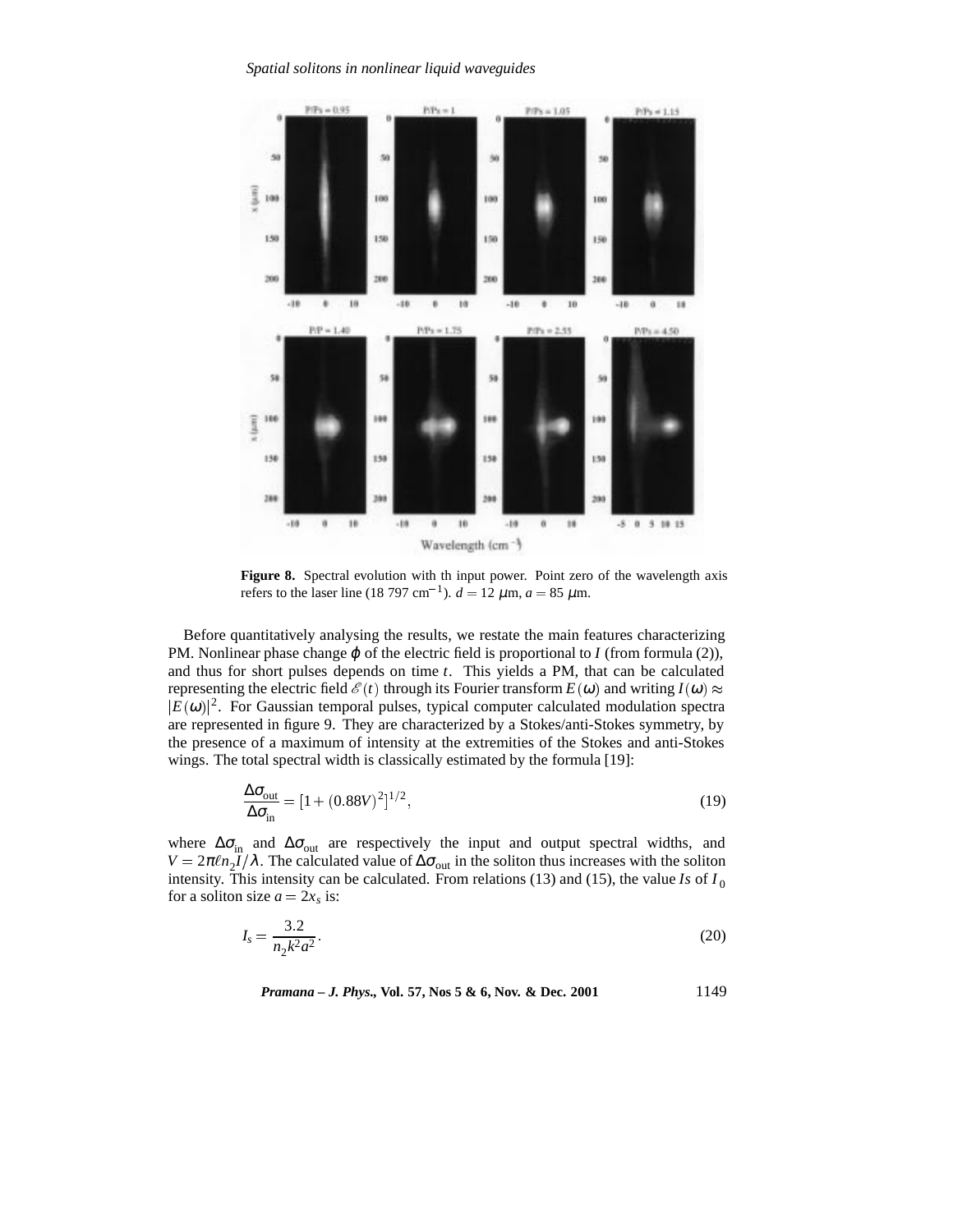

**Figure 9.** Calculated phase modulated spectrum ( $a = 50 \mu$ m) for different values of power *P*.

This intensity depends strongly on the size *a*. Therefore, the spectral width  $\Delta\sigma_{\text{out}}$  of the soliton is expected to depend on *a*. For instance, with  $a = 40 \mu \text{m}$ ,  $Is = 0.48 \text{ GW/cm}^2$  and thus ( $\Delta \sigma_{\text{in}}/\Delta \sigma_{\text{out}}$ ) = 8, while with *a* = 110  $\mu$ m, *Is* = 0.06 GW/cm<sup>2</sup>, ( $\Delta \sigma_{\text{out}}/\Delta \sigma_{\text{in}}$ ) = 14.

The output spectra observed around the soliton power*Ps*, in the case of a linearly polarized TM input beam, are measured for the values  $a = 40 \mu m$ ,  $80 \mu m$ ,  $110 \mu m$  [17].

In the three cases, the spectral width remains small for input powers smaller than *Ps*. The spectral broadening occurs near  $P = Ps$ . The influence of the power P on the total spectral width is shown in figure 10. Typical spectra are displayed in figure 11. The results can be summarized as follows:

 $\bullet$  *a* = 40  $\mu$ m

The soliton power is 2.4 kW (intensity  $Is = 0.48$  GW/cm<sup>2</sup>). At the soliton power, a small dip appears in the center of the laser line (figure 11). The spectral broadening increases with *P*. As soon as  $P/Ps = 1.05$ , the distance between the Stokes and anti-Stokes peaks reaches  $10 \text{ cm}^{-1}$ . The maximum of intensity is always obtained at the far red extremity of the spectrum (figure 11). The calculated value of  $\Delta\sigma_{\text{out}}$ , for  $I = Is$ , is 30 cm<sup>-1</sup> (formula 19), in agreement with the measured one (figure 10). Thus, phase modulation can explain the spectral broadening observed in the small size soliton.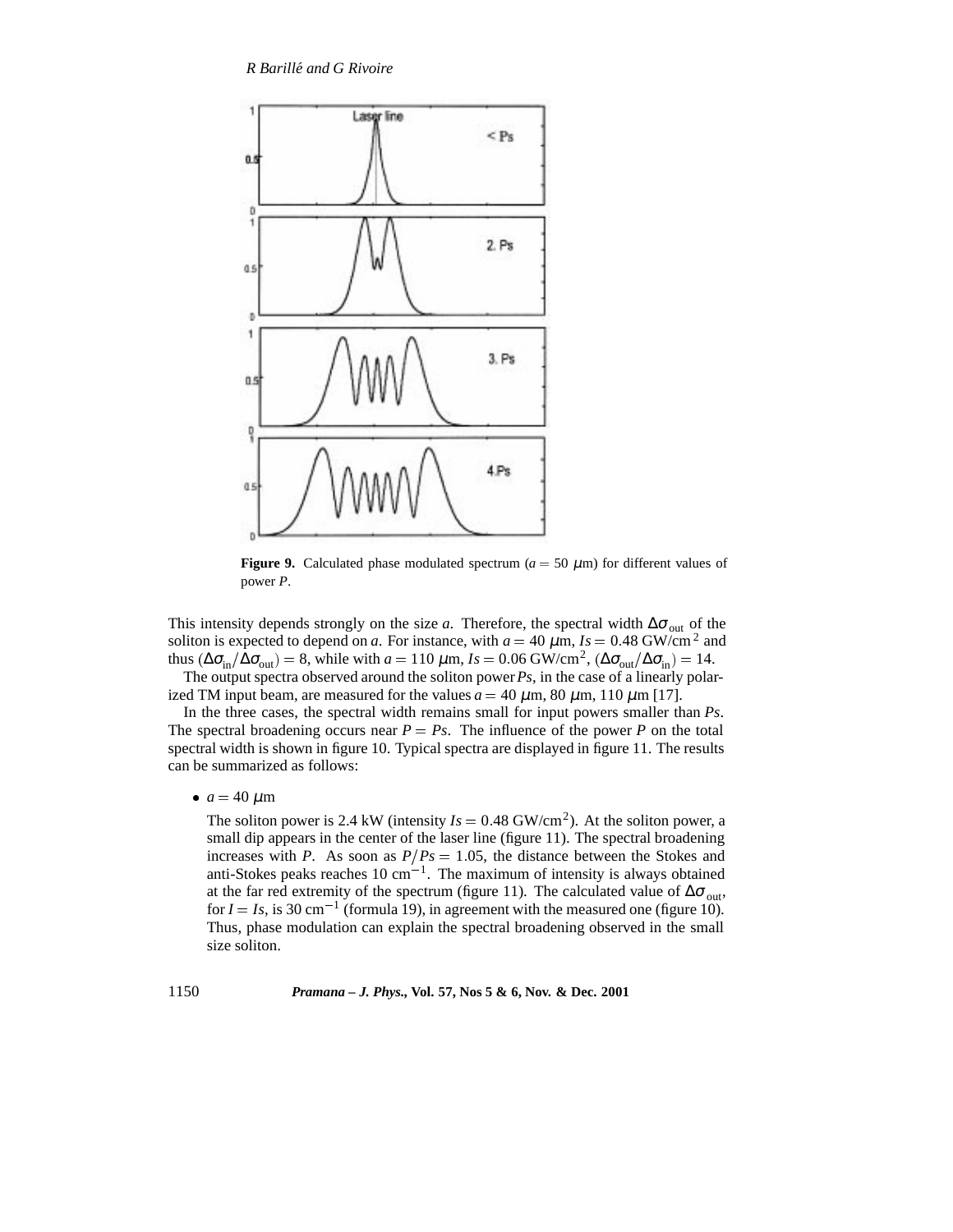*Spatial solitons in nonlinear liquid waveguides*



**Figure 10.** Total spectral width versus power *P* for 3 cases :  $a = 40 \mu$ m ( $Ps = 2.4 \text{ kW}$ ),  $a = 80 \ \mu \text{m} \ (Ps = 1.2 \ \text{kW})$ ,  $a = 110 \ \mu \text{m} \ (Ps = 0.9 \ \text{kW})$ .



**Figure 11.** Spectral broadening at the output of the waveguide for different sizes *a* : intensity versus frequency.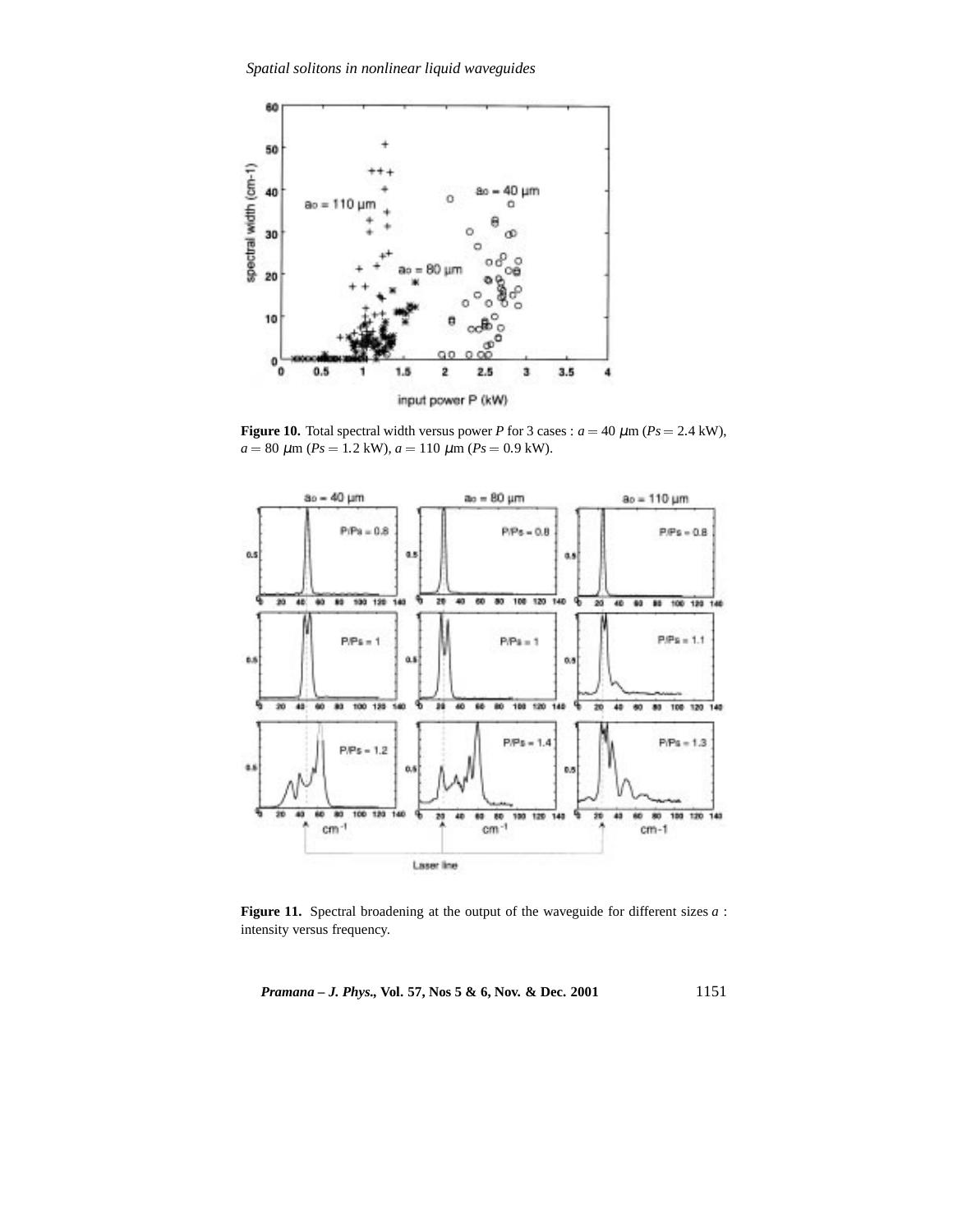# *R Barille and G Rivoire ´*

•  $a = 110 \ \mu m$ 

The soliton power is 0.9 kW ( $I_s = 0.06$  GW/cm<sup>2</sup>). The output line remains thin and symmetrical until  $P/P_s = 0.96$ . When *P* reaches the value 0.96 $P_s$ , the line is broadened and presents one Stokes and one anti-Stokes peak on its sides, situated at the same distance  $\approx 4$  cm<sup>-1</sup> of the laser line (figure 11). A large and sudden broadening occurs immediately above the soliton power. The spectral band shape is very different from that obtained in the case of the small size soliton: now, the intensity decreases from the laser frequency to the red spectral end, instead of showing a maximum at this red end (figure 11). The calculated value of  $\Delta\sigma_{\text{out}}$  is much smaller than the measured one, implying that the spectral broadening is not due to PM.

 $\bullet$  *a* = 80  $\mu$ m

For this medium input size, the spectra are near those obtained when  $a = 40 \mu$ m. The only difference is the presence of a more rich and regular line structure, the mean distance between the lines being in the range of  $4 \text{ cm}^{-1}$ .

As we shall see later, the broadenings that are not explained by PM, particularly in the case of large values of *a*, are explained by the presence of stimulated Rayleigh wing scattering (SRWS). A brief description of this type of scattering is necessary for understanding its role in soliton propagation.

# 3.1 *Stimulated Rayleigh wing scattering (SRWS)* [1,20,21]

Rayleigh wing scattering is a type of scattering resulting from the tendency of anisotropic molecules to be oriented by a light field. Spontaneous Rayleigh wing scattering is amplified in strong exciting light field, providing stimulated scattering, like emission is amplified in lasers. A gain *g* can be calculated. It depends on the frequency distance  $\Omega$  of the SRWS to the laser exciting line:

$$
g = g_0 \frac{2\Omega \tau}{1 + \Omega^2 \tau^2} \tag{21}
$$

where  $\tau$  is the molecular orientation relaxation time ( $\tau = 2$  ps in CS<sub>2</sub>), and  $g_0$  the maximum value of *g*, obtained for  $\Omega_0 = (1/\tau)$  (2.3 cm<sup>-1</sup> in CS<sub>2</sub>).

Molecular orientational movements driven by laser field are not only the source of SRWS, but also the source of nonlinear refractive index changes by Kerr effect. Gain  $g_0$  and coefficient  $n_2$  (defined in formula 2) are both proportional to the square of molecular anisotropy. Thus, it is normal to observe, with a strongly anisotropic molecule like  $CS_2$ , both Kerr effect and SRWS. In this liquid, 90 % of the constant  $n_2$  has a Kerr origin, and only 10 % has an electronic origin. With isotropic molecules (like  $\overline{CHCl}_3$ , that we use later on in this work),  $n<sub>2</sub>$  is only due to electronic cloud deformations and SRWS is thus absent.

Why do SRWS appears in the large size soliton, and not in the small size one, in the previous spectra (figure 11)? This is connected with the level of intensity threshold  $I<sub>T</sub>$  of SRWS. If this threshold is larger than the soliton intensity *Is*, SRWS does not exist in the soliton. As  $I_s$  depends on the soliton size  $a$ , we can understand why, changing  $a$ , we can change the influence of SRWS.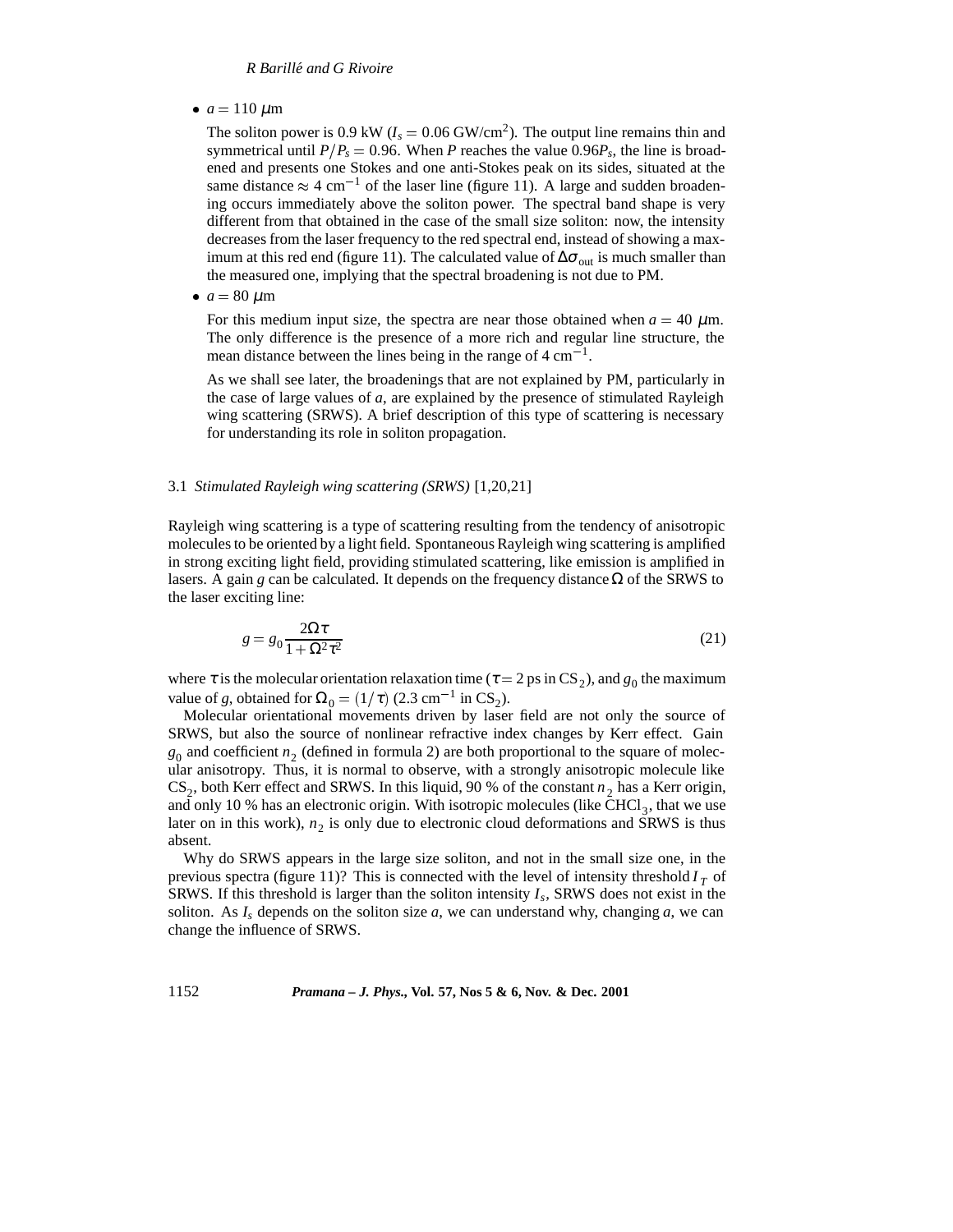The threshold  $I_T$  can be estimated as follows: we suppose that SRWS intensity has an exponential increase described by  $exp(gI\ell)$ . Threshold is reached when the quantity  $G = gI\ell$  has a value of the order of 20. Thus, at  $\Omega = \Omega_0$ ,

$$
I_T = \frac{20}{g_0 \ell}.\tag{22}
$$

In  $CS_{280} \approx 3 - 10$  cm/GW [20–22]. With  $\ell = 5$  cm (case of the waveguide in figure 4),  $I_T$  is in the range 1.3 to 0.4 GW/cm<sup>2</sup>. Threshold measurements in bulk CS<sub>2</sub> give values lower than these ones and situated between 0.06 and 0.1 GW/cm<sup>2</sup> [7, 22]. Thus the soliton intensity *Is* estimated above (from 0.06 to 0.48 GW/cm<sup>2</sup> according to the value of *a*) and the SRWS threshold  $I_T$  are in the same range of values in our experimental conditions. But while  $I_T$  is independent of the dimension *a*, *Is* depends on *a*.

Same kind of considerations can be developed for stimulated Raman scattering: its threshold – estimated by the same method as for SRWS – is independent of *a*. A convenient choice of parameters  $a$  and  $\ell$  can rule the presence of absence of all the scatterings in solitons.

One more consideration must be added concerning SRWS. Due to the influence of the frequency change  $\Omega$  on the gain, there exists a four photon process (FP) in which one Stokes and one anti-Stokes Rayleigh wing photons are created at the expense of two laser photons (elastic process). The efficiency of this FP coupling process depends on the wave vectors (phase matching) i.e., on the propagation directions of the involved beams. We have observed that in collimated beams [17, 23], the creation of Stokes SRWS by FP processes is particularly strong, and yields cascade effects: Stokes lines are created not only at frequency distance  $\Omega_0$ , but on a very large band including regular sub structures.

Going back now to the spectra obtained in solitons differing by their size a (figure 11), we can explain the results as follows [17]: in the small size soliton, PM effects dominate SRWS effects for two additional reasons:

- the soliton intensity is high, and thus PM effects are large
- the SRWS intensity threshold is smaller than the soliton intensity. Though this fact allows the development of a Stokes lines at  $\Omega_0 = 2.3 \text{ cm}^{-1}$  of the laser line, it does not allow the large spectral broadening characteristic of the four photon SRWS processes because we are not in a collimated beam.

In contrast, in large size soliton, SRWS effects dominate phase modulation, particularly when  $I_s$  and  $I_T$  are close.

# **4. Polarization properties**

In all the experiments described above, the input beam is linearly polarized, either TE or TM. In these cases, the polarization is maintained in the soliton. We change now the direction of the linearly polarized input electric field. Its angle  $\theta$  with the *y* direction – i.e., with the TM electric field – can be varied between  $\theta = 0$  and  $\theta = 90^{\circ}$ , meaning respectively TM and TE incident polarizations. Whatever the input polarization state, the soliton power remains defined as the input power that is necessary to produce an output beam that has the same size as the input beam. We study the influence of  $\theta$  on the spatial spectral and polarization properties of the output beam around the soliton power.

*Pramana – J. Phys.,* **Vol. 57, Nos 5 & 6, Nov. & Dec. 2001** 1153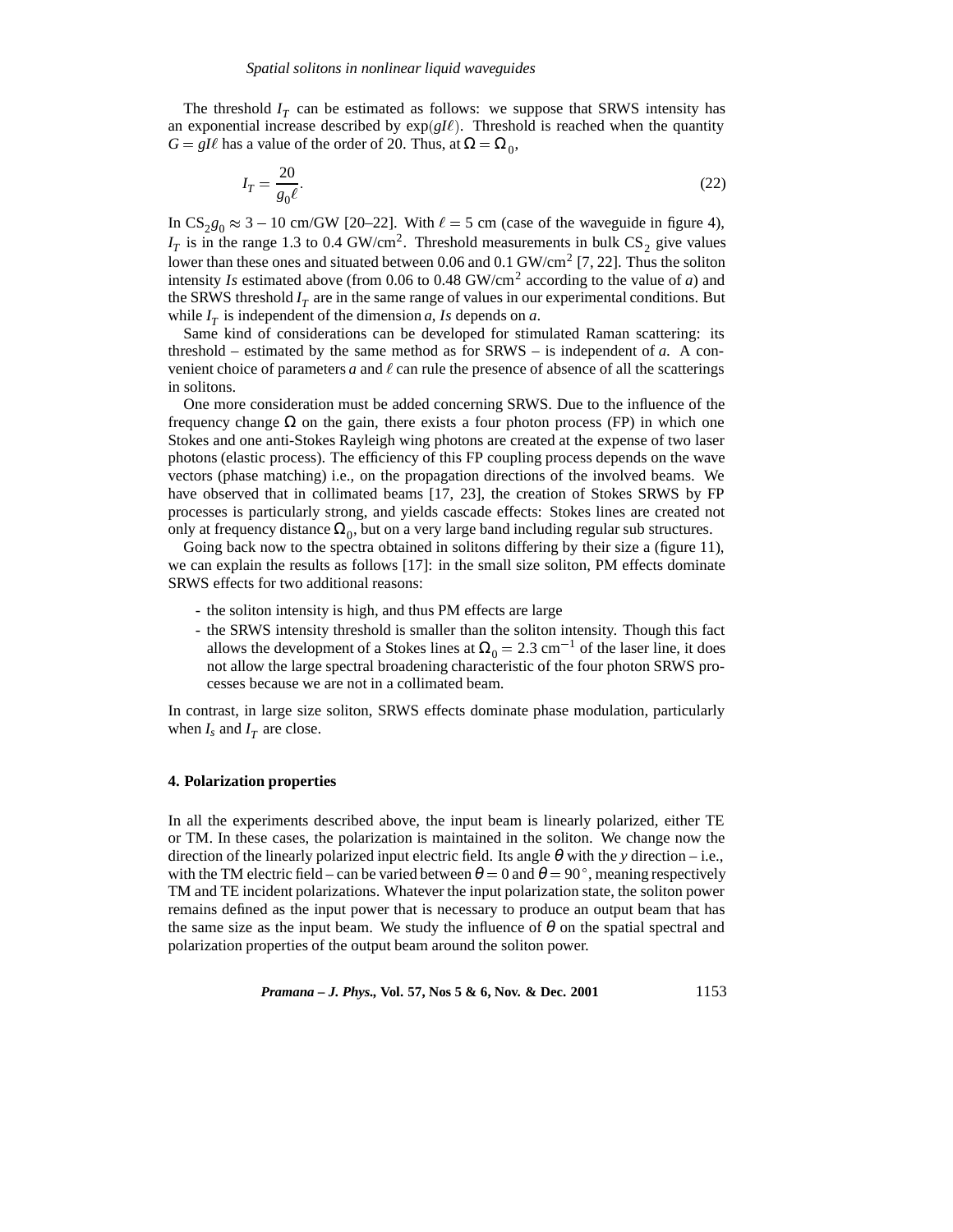In figure 12 [24] the intensities  $I_{\text{TE}}$  and  $I_{\text{TM}}$  of the two output polarization components measured in the center of the beam  $(x = y = 0)$  are presented as functions of input power *P* for five values of  $\theta$  in the interval  $0^{\circ} < \theta < 10^{\circ}$ . The results lead to the following main conclusions:

- for  $\theta = 0^{\circ}$  (pure TM entrance) the output beam is TM polarized
- when  $\theta$  is increased, even if it remains small, a TE component develops quickly in the output beam, whereas the TM component decreases.

Figure 13 illustrates the situation at the soliton power: the ratios  $I_{TM}/I_S$  and  $I_{TE}/I_S$  are shown as functions of  $\theta$ . The curves confirm that the TE intensity increases with  $\theta$  much faster than expected from a purely linear behaviour obeying the Malus law and the TM intensity decreases simultaneously. So, the presence of even a small TE component at the



**Figure 12.** Intensity measurements  $I_{\text{TE}}$  and  $I_{\text{TM}}$  of the two output polarization components measured in the center of the beam  $(x = y = 0)$  as a function of input power *P* for five values of  $\theta$  in the interval  $0^{\circ} < 10^{\circ}$ .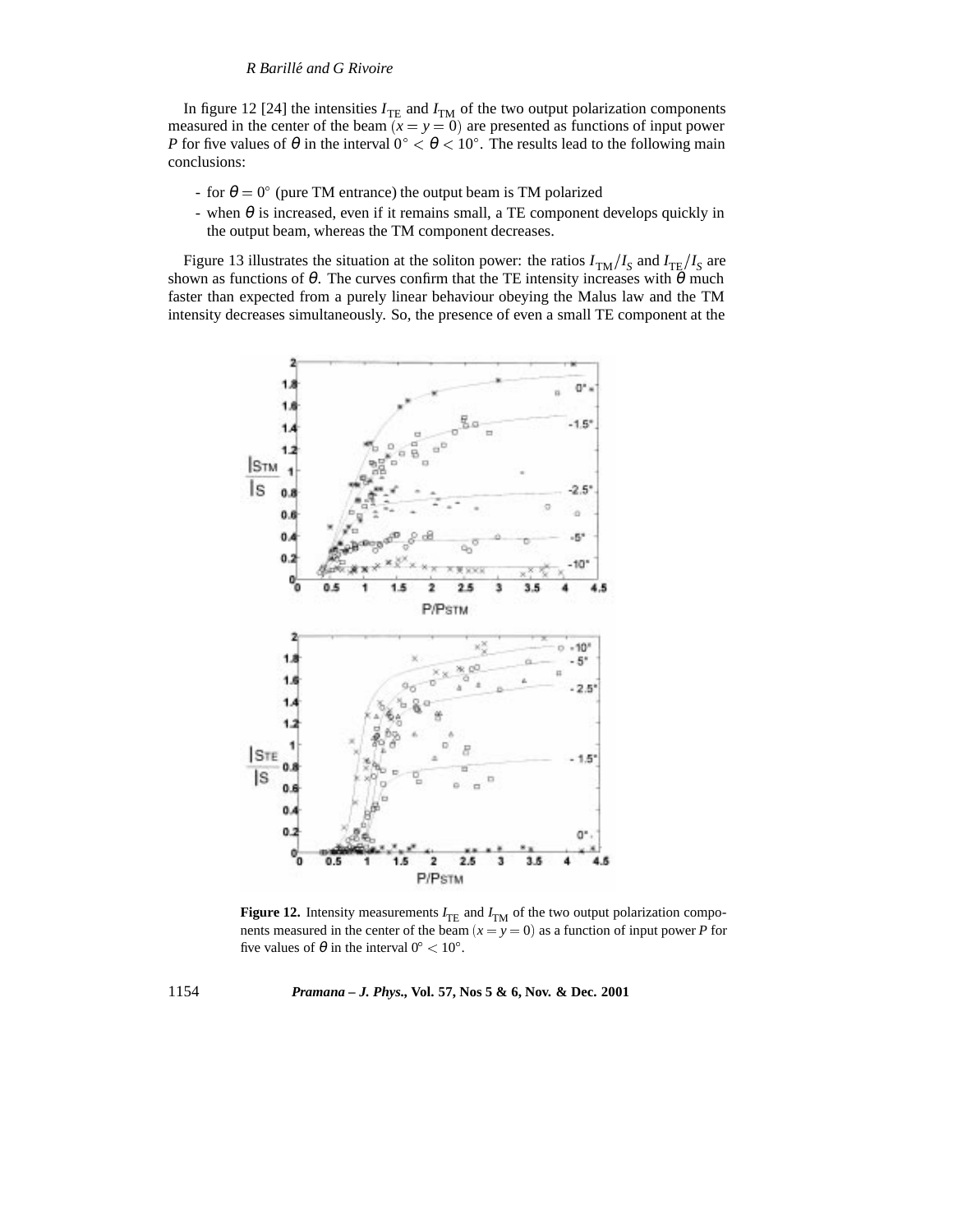

**Figure 13.** Ratios  $I_{TM}/Is$  and  $I_{TE}/Is$ , where *Is* is the intensity in the soliton and  $I_{TM}$ (asterisks) and  $I_{\text{TE}}$  (open circles) are, respectively, the intensities of the TM and the TE components, shown as a function of  $\theta$ .

entrance of the guide tends to transform the output polarization into a TE polarization. Only the pure TE and TM modes retain their polarization in the soliton. We remark that this can explain the fluctuations noted above in the TM soliton power, caused by small imprecision on the *y* polarization.

Evolution of the TE and TM component sizes with power  $P$  for various values of  $\theta$  are shown in figure 14. At soliton power  $P = Ps$ , and as soon as  $\theta > 2^\circ$ , the TE component has a size smaller than the soliton size, while the TM component resits focusing. For instance, at  $\theta = 10^{\circ}$ , the size of the TE component has reached the limit value of 20  $\mu$ m.

From the measurements of intensities and sizes, it is possible to show that an energy exchange exists from the TM to the TE component, which is obviously confirmed by the total disappearance of the TM component for  $\theta \geq 10^{\circ}$ . This can be explained with help of the propagation equations writen for the two polarizations  $x, y$ . Equation (4) yields:

$$
i\frac{\partial E_x}{\partial z} = -\frac{1}{2k_x} \frac{\partial^2 E_x}{\partial x^2} - A|E_x|^2 E_x - B|E_y^2|E_x - CE_y E_y E_x^* e^{-2i\Delta kz}
$$
(23a)

$$
i\frac{\partial E_y}{\partial z} = -\frac{1}{2k_y} \frac{\partial^2 E_y}{\partial x^2} - A|E_y|^2 E_y - B|E_x^2|E_y - CE_x E_x E_y^* e^{+2i\Delta kz}
$$
(23b)

where  $E_x$  and  $E_y$  are the  $(x, y)$  components of the electric field,  $k_x$  and  $k_y$  the propagation constants of the orthogonal modes and  $\Delta k = k_x - k_y$ . A and B are complex coefficients proportional to the corresponding components of the third order susceptibility tensor. For molecular reorientation effects (case of CS<sub>2</sub>), real parts of these coefficients obey  $\mathcal{R}(A)$  = *kn*<sub>2</sub>*H*, and  $\mathcal{R}(B) = \mathcal{R}(A)/4$ ,  $\mathcal{R}(C) = 3/4\mathcal{R}(A)$ .

In eqs (23) we remark the presence of two kinds of crossed terms (proportional to *B* and *C*) able to mix  $E_y$  and  $E_x$  field components. If  $A$ ,  $B$  and  $C$  are real, i.e., if nonlinearities are only of the refractive index type, and if  $\Delta k = 0$ , the terms proportional to *B* and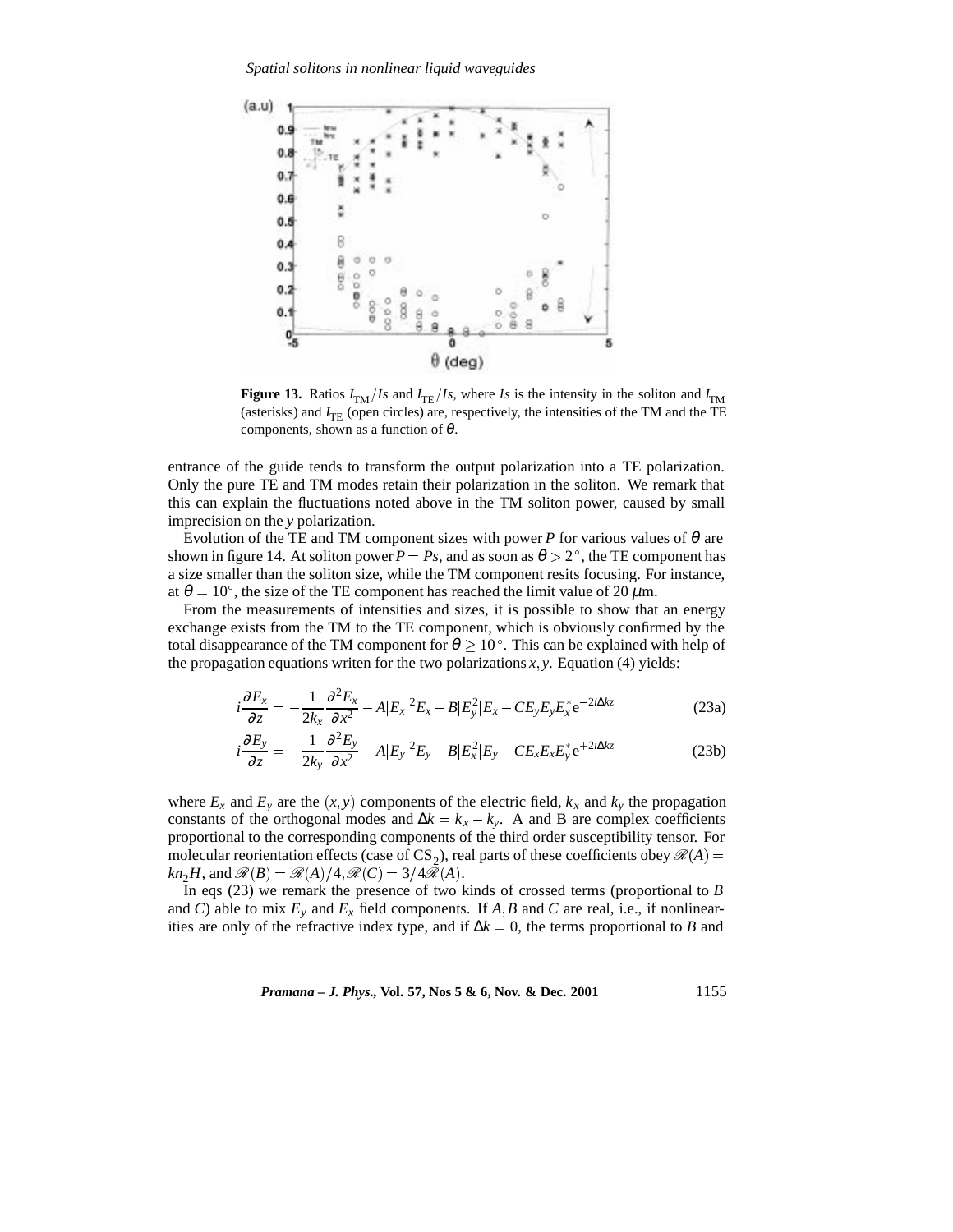

**Figure 14.** Output beam sizes of the TE and TM components as a function of the input beam power for five values of  $\theta$ .

*C* cannot be the source of energy exchanges between the orthogonal field components. However, if  $\Delta k \neq 0$ , terms proportional to *C* yield energy exchanges between cross polarized modes (in order to verify these affirmations one can calculate from eq. (23)  $\partial I_x/\partial z = (H\partial [E_x E_x^*]/\partial z)$ , and  $(\partial I_y/\partial z)$ ).

In isotropic bulk material propagation, there are no spatial dissymetries and thus ∆*k* <sup>=</sup> 0. But in a planar waveguide it is known (24) that the TE and TM modes propagate in the *z* direction with different phase velocities. In our waveguide case, TM modes propagate faster than TE modes and thus  $\Delta k > 0$ .

The existence of  $\Delta k \neq 0$  implies that the polarization state of the electric field changes all along its guided propagation, except for the pure TE and TM modes. However, in a linear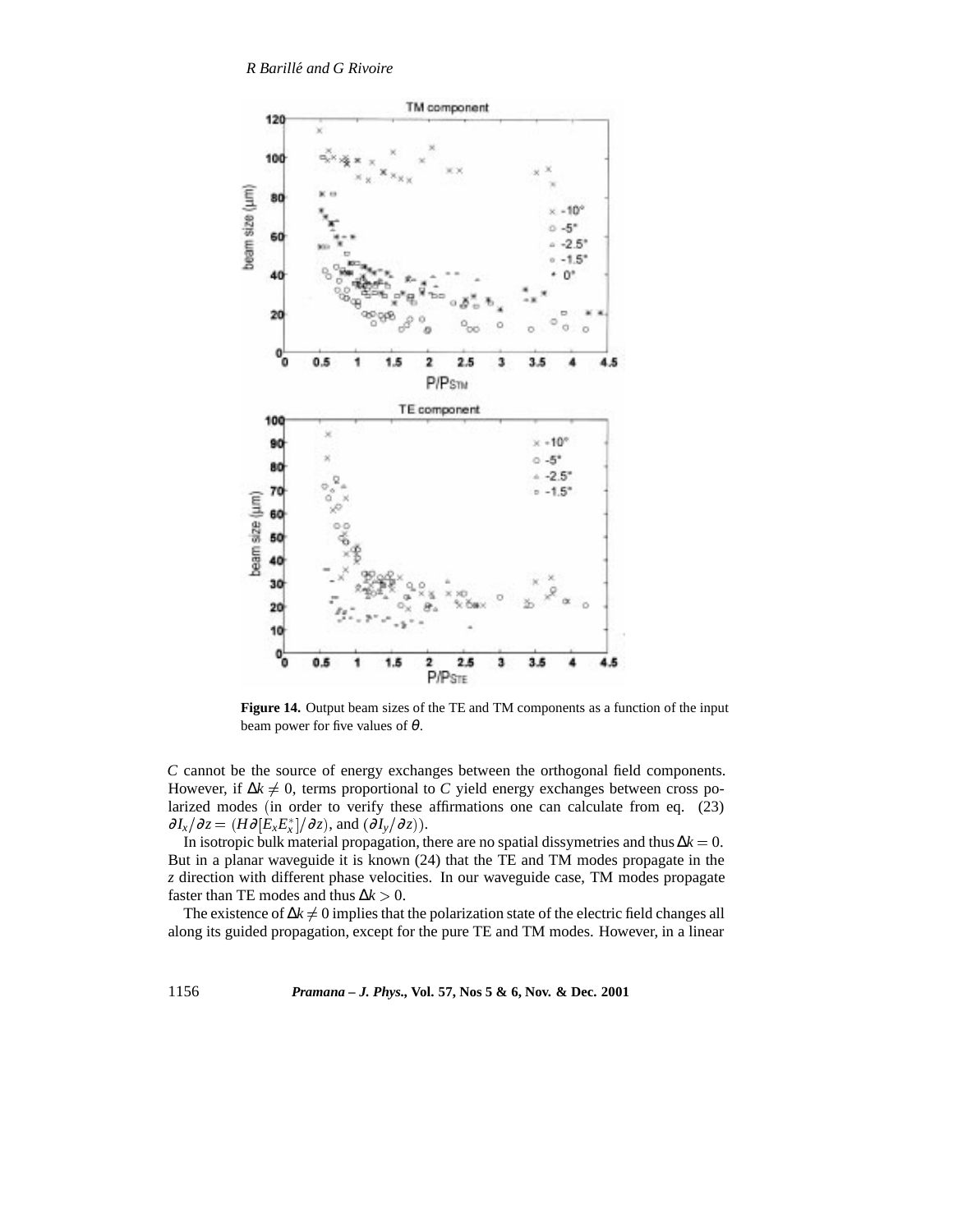

**Figure 15.** TE and TM output power versus input power for  $a = 50 \mu m$ ,  $\theta = 2^{\circ}$  $(R_0 = 10^{-4}).$ 

planar waveguide polarization changes are not accompanied by energy exchanges between orthogonal modes. Nonlinear terms proportional to *C* in equations 23 are the source of an energy transfer from the TM mode to the TE mode when the signs are those of our experiments, ie  $C > 0$  and  $\Delta k < 0$ .

It is thus clear now that the use of a nonlinear planar waveguide allows energy transfers between crossed polarized field components. This property can be used in applications for polarization switching, as it is demonstrated in figure 15. Several questions arise now: is the observed inter-mode energy exchange sufficiently reproducible, to be used in applications? How does it depend on the spatial characteristics *d* and *a* and on the value of  $n<sub>2</sub>$ ? When entrance power is varied does it change progressively or suddenly? Does the soliton power play a particular role? We answer these questions in the next section.

# **5. Polarization switching control**

In order to characterize the polarization switching, we define the ratio *R* of the output powers in the two orthogonal directions TE, TM:  $R = (P_{TE}/P_{TM})$ . The input value of *R* is  $R_0 = t g^2 \theta$ . We have measured the ratio *R* as a function of input power *P* for different sizes of the waveguide. Typical results are presented in figure 16. The first observation is that *R* can reach very large values: for instance, with  $R_0 = 0.03$ , *R* takes values far larger than 1. The power  $P_p$  for which  $R = 1$ , that can be considered as a performance index of the switch is always of the order of the soliton power *Ps*: in all the size combinations tested (*d* varying from 8 to 12  $\mu$ m, *a* from 40 to 120  $\mu$ m), the value  $P_p/P_s$  is in the range 0.6 to 0.8. This yields  $R = 1$  at power levels of some hundreds of watt. Results are reproducible. However, if *P* is increased far above  $2P_s$ , oscillations of *R* can be observed in some waveguides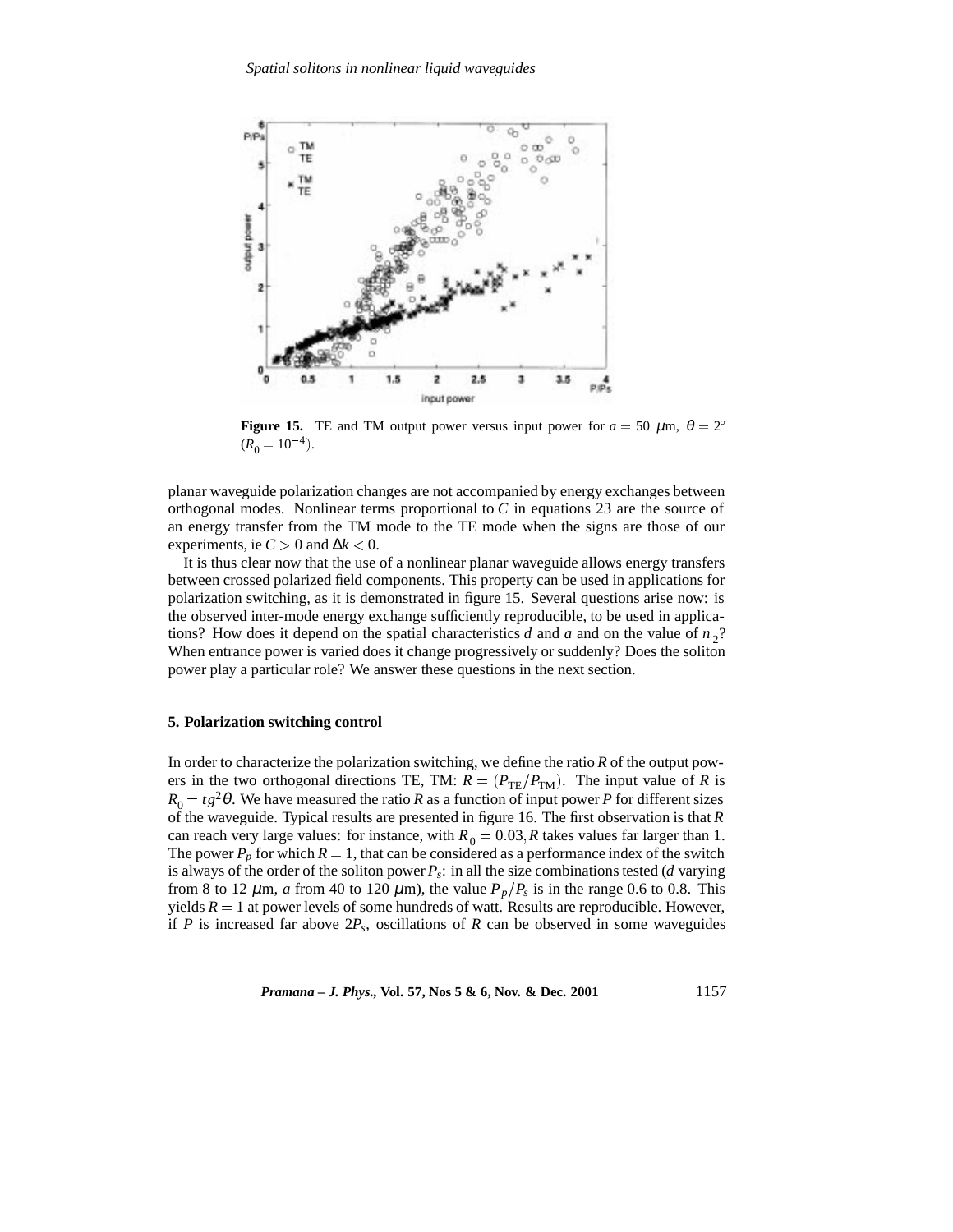

**Figure 16.** Spectra of the TE and TM components for  $\theta = 10^{\circ}$  ( $R_0 = 0.03$ ),  $a = 120 \mu \text{m}, d = 12 \mu \text{m}, P = 1.02 P_s.$ 

(this is due to the presence of terms  $e^{\pm 2i\Delta kz}$  in eqs (23)). Moreover, presence of SRWS near its threshold can create fluctuations in the value of *R*. As we shall see later, presence of SRWS enhances *R*, and thus fluctuations carried by its presence are not dangerous in switching applications.

Observations of spectral properties of the two components TE, TM reserve surprising results: the TE component spectrum is much larger than the TM one [21,25]. Figure 16 illustrates this difference. Whatever the cause of spectral broadening  $-$  i.e., phase modulation or scattering – the TE spectrum around the soliton power is always larger than the TM one. In fact, phase modulation and scattering occur only in the TE mode. In this mode, the spectral Stokes wings have a smaller spatial size than the undisplaced laser frequency [7]. This contribute to explain why – all wavelengths being mixed – the TE mode has a smaller spatial size than the TM one (see above, figure 14).

But probably, the main surprising result consists in the improvement of the switching efficiency by the presence of the spectral broadening. Figure 17 shows clearly this result. The value of *R* as function of the incident power *P* is represented in two waveguides ( $a =$ 80  $\mu$ m,  $a = 120 \mu$ m) and the measurement points obtained around the SRWS threshold are classified in three groups, corresponding either to absence of PM and SRWS (at low intensities), or to presence of one or two of these phenomena. We take the opportunity of the fluctuations of the SRWS intensity near its threshold to make measurements of  $R$  in the presence or absence of SRWS for a same value of *P*. Results (figure 17a) show clearly that *R* is strongly enhanced by the presence of SRWS. The value of *R* is multiplied by a factor of the order of 2 when SRWS is created. The reason of the enhancement of energy transfer from TM to TE mode by SRWS is due to the presence of supplementary coupling terms in eqs (23). These terms are of the general following type:

$$
i\frac{\partial E_x^S}{\partial z} + E_x^L E_x^L E_y^{*AS} e^{-i\Delta k'z}
$$
 (24)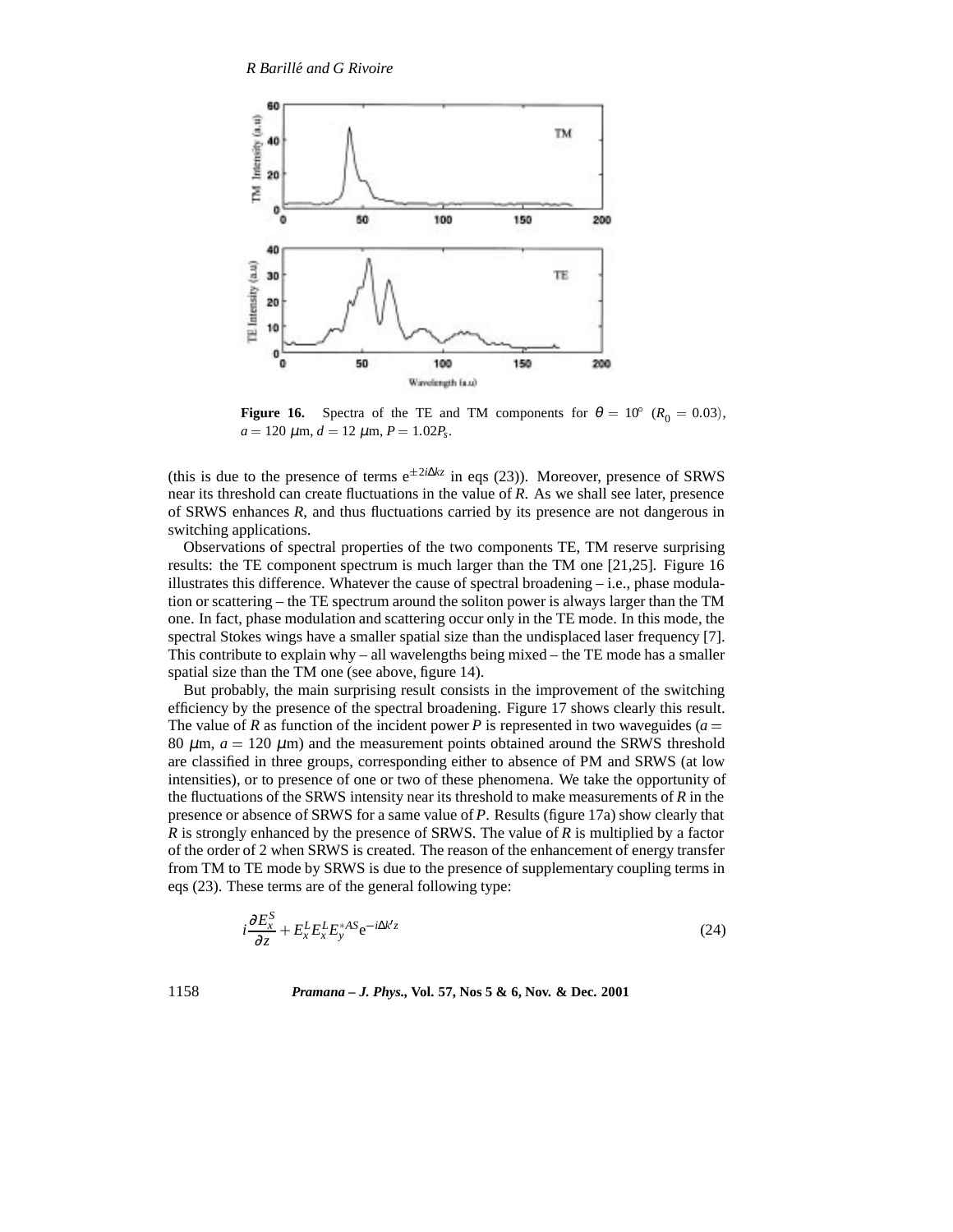*Spatial solitons in nonlinear liquid waveguides*



**Figure 17.** Values of  $R = (P_{TE}/T_{TM}$  versus  $P/Ps$ , for  $R_0 = 0.03$ . (**a**)  $d = 12 \mu m$ ,  $a = 120 \ \mu \text{m}$ ; (**b**)  $d = 12 \ \mu \text{m}$ ,  $a = 80 \ \mu \text{m}$ ; o : points without PM and SRWS,  $*$  : points with SRWS, + : points with PM, without SRWS.

where  $E_i^L$ ,  $E_i^S$ ,  $E_i^{AS}$  are the laser, Stokes and anti-Stokes fields in the *i*th direction, and where:

$$
\Delta k' = 2k_{Lx} - k_{Sy} - k_{ASy}
$$

In eq. (24), ∆*k'* plays the same kind of role as ∆*k* in eq. (23). Calculation of ∆*k'* shows that it has the same sign as  $\Delta k$ , and that  $|\Delta k'| > |\Delta k|$ : the coupling term between TM and TE directions is enhanced by the presence of FP SRWS process.

*Pramana – J. Phys.,* **Vol. 57, Nos 5 & 6, Nov. & Dec. 2001** 1159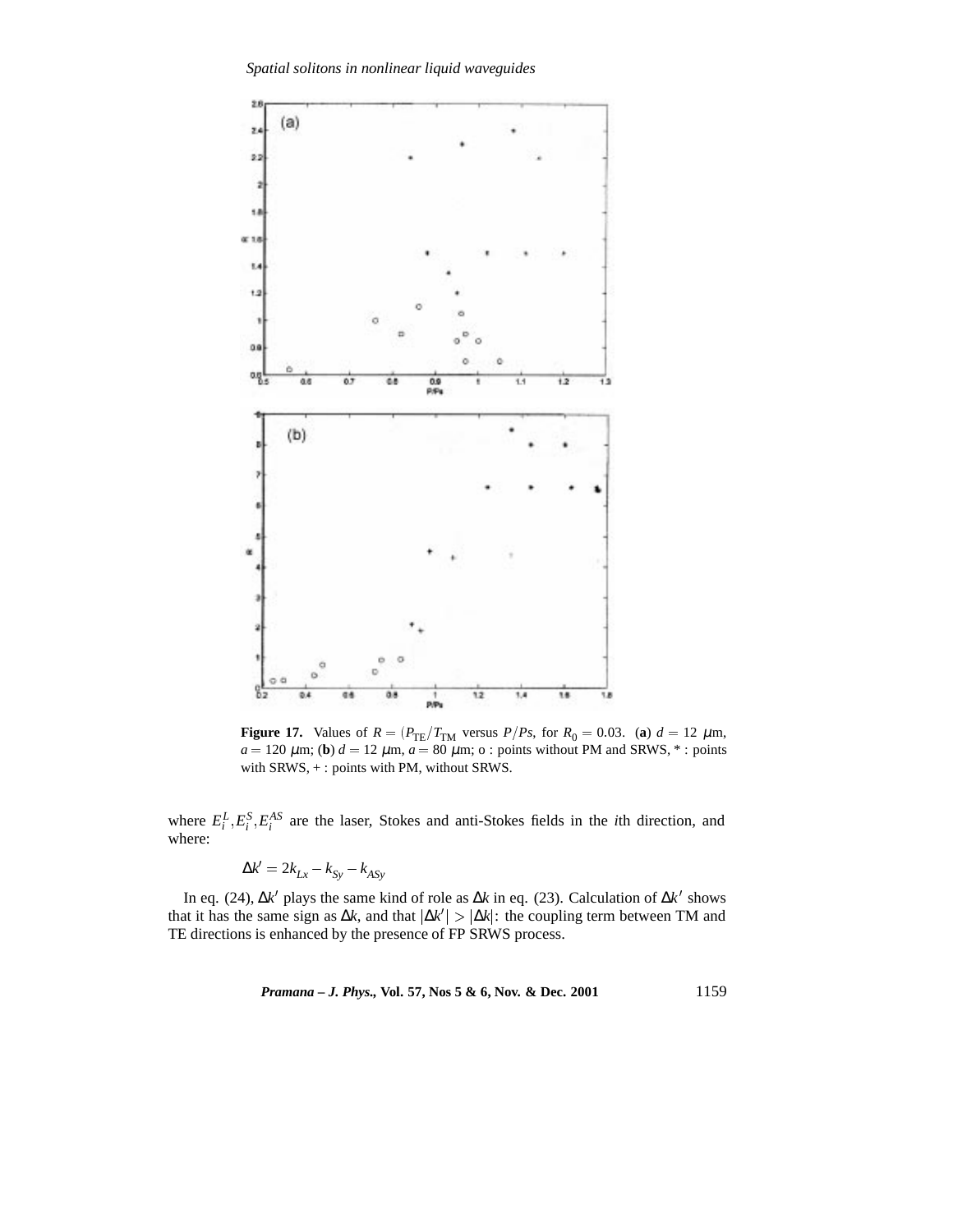#### *R Barille and G Rivoire ´*

The same ideas and calculations can be developed concerning the role of PM in polarization switching: the symmetrical  $S - AS$  spectral broadening it provides helps the energy transfer from TM versus TE.

A general conclusion resulting of the detailed spectral observations in the TE and TM components is that polarization switching from TM to TE mode is strongly enhanced by the spectral broadenings due to the presence of phase modulation and stimulated scatterings. There is a cumulative effect of two processes: at low powers, energy transfer from TM to TE is due to the phase velocity difference between orthogonal modes created by the guiding structure in the nonlinear medium. Then, when soliton power or/and stimulated scattering thresholds are reached, spectral broadenings reinforce strongly the phase velocity difference initially created, and this yields larger inter mode energy transfers.

If we go back now to the questions concerning the qualities of the polarization switch in view of applications:

- 1. the  $CS_2$  waveguide provides large values of  $R$ , seeming much larger than those reported for instance in solid AlGaAs waveguides [26].
- 2. Reproducibility is sufficient, in term of extinction of the TM beam to the benefit of the TE beam.
- 3. A rather abrupt increase of the slope  $R = f(P)$  is observed around the soliton power, due to contributions of phase modulation and scattering.

All the previous results, obtained with  $CS_2$ , have been verified with other liquids, such as  $C_6H_6$  and CHCl<sub>3</sub>. In CHCl<sub>3</sub>, where  $n_2 = 0.3 \times 10^{-18} \text{ m}^2/\text{W}$ ,  $P_s$  is ten times larger than in CHCl<sub>3</sub> for the same values of  $(d, a)$ , as expected from eq. (15). There is no SRWS (no anisotropy of the molecule), but stimulated Raman scattering SRS has a threshold  $I_T \approx 15$  GW/cm<sup>2</sup>, in the range of the value of  $I_s$  when  $a = 30 \mu$ m. Polarization switching is observed too, and SRS plays a role in the stabilization of the value of*R* when the entrance power is increased [27].

# **6. Conclusions**

Experimental study of the propagation of light in a planar waveguide filled with a liquid displaying a nonlinear refraction index confirms the model of the bi-dimensional spatial soliton. Polarization effects open the door to applications, particularly to optical switching, to control of an intense beam by a weak beam and to power limiting. Stimulated Rayleigh and Raman scatterings, together with phase modulation that occurs in the case of short laser pulses, yield spectral changes and contribute strongly to polarization changes.

# **References**

- [1] R W Boyd, *Nonlinear Optics* (Academic press, New York, 1992) p. 257
- [2] S A Akhmanov, R V Khoklov and A P Sukhorukov, in *Laser handbook* edited by F T Arecchi and E O Schulz-Dubois (North-Holland, Amsterdam, 1972) vol. 2
- [3] F Shimizu and B P Stoicheff, Study of the duration and birefringence of self-trapped filaments in CS2, *IEEE J. Quant. Elec.* **5(11)**, 544 (1969)
- [4] J Reintjes, R L Carman and F Shimizu, Study of sel-focusing and self-phase modulation in the picosecond time regime, *Phys. Rev.* **A8(3)**, 1486 (1973)